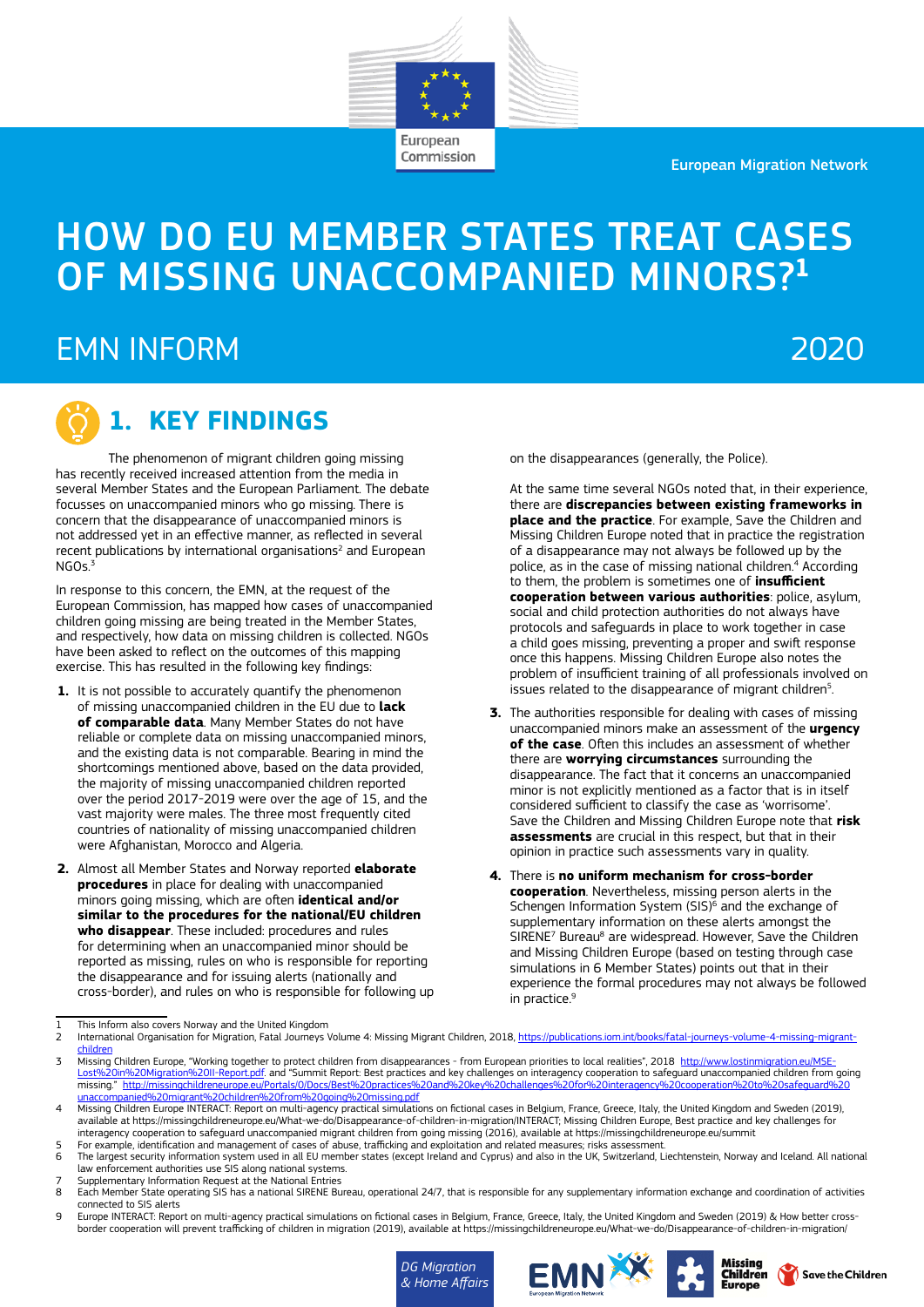**5.** Countries participating in the research have implemented systems to ensure that data is kept up to date and to avoid duplication; however, some **gaps and weaknesses** were identified in the collection and updating of the data.



The phenomenon of migrant children going missing after their arrival in Europe was identified by the Commission Communication on the protection of migrant children of April 201710 as a significant concern. Unaccompanied migrant children are particularly vulnerable and further exposed to risks of violence, exploitation and trafficking. The Communication recommended that Member States, with the support of the Commission and EU agencies where appropriate, must work, on the one hand, to collect and exchange comparable data to facilitate the cross-border tracing of missing children, and on the other hand, to put in place the necessary procedures and protocols to systematically report and respond to all instances of unaccompanied children going missing.

The information for elaborating this EMN Inform was collected through three EMN Ad-Hoc Queries $11$  focusing on how the cases of unaccompanied children going missing are being treated in the Member States, and respectively, on how data on missing children is collected. Member States provided information on their official policies, procedures and legislative frameworks relevant for the treatment of disappearances of unaccompanied minors.

Given the importance of the topic, and in order to obtain a global picture of the phenomenon, the EMN has closely collaborated for the elaboration of this Inform with international organisations (IOM, UNHCR and UNICEF), EU Agencies (EASO, FRA and Frontex) and EU (Missing Children Europe, PICUM<sup>12</sup>) and international (Save the Children) NGOs to draw on their practical expertise in this area. The information received from UN organisations and NGOs that is presented in this Inform has not been verified by the National Contact Points of the EMN. The EMN Inform was elaborated under the coordination of EMN Luxembourg and with the collaboration of EMN Netherlands, and the European Commission (DG HOME and DG JUST).

### 2.1. REASONS WHY CHILDREN IN MIGRATION GO MISSING

There are many reasons why children in migration go missing. Missing Children Europe<sup>13</sup> and Save the Children<sup>14</sup> note that children sometimes left centres because they became discouraged by the length and complexity of asylum or family reunification procedures, or because they feared being sent home or back to the country where they first arrived in the EU. Children sometimes felt compelled to leave because the conditions offered were (for them) inappropriate, and they were hoping to find better and safer housing elsewhere. Missing Children Europe also reported that in many cases, children were forced or pushed to leave because they were victims or had become victims of trafficking, including for labour and sexual exploitation, forced begging and drug smuggling. Other research<sup>15</sup> suggests that unaccompanied migrant children went missing because they

**6.** Some **good practices** in the **collection of data** on missing children have been detected such as collection of data at centralized level on missing children, either at the reception centres level or by using a dedicated database on missing children.

were continuing their journey to a chosen country of destination, because they had a network of family, friends and acquaintances, or an irregular work network, outside the centre; or were refused protection in administration procedures.

#### **Case from the NGO "The Smile of the Child", Greece**

The "Smile of the Child", managing the 116 000 hotline in Greece, received an anonymous call from a citizen as well as messages on its social media about two videos depicting the abuse of a 3-year-old boy of Syrian origin in the accommodation area for migrants and refugees in Souda of Chios. The specialised staff of the organisation immediately informed the Greek Cyber Crime Unit, the Police Department of Chios and the Sub-division of Security of Chios transmitting all the evidence collected as well as audio-visual material. Soon, the hotline was informed by the Security Department of Chios that the 3-year-old boy had been relocated and transferred to a safe environment, while the alleged father of the boy was also located and was under arrest.

### 2.2. DEFINITION OF A MISSING UNACCOMPANIED MINOR

There is no common definition of a missing unaccompanied child across the Member States and Norway. Nevertheless, the definitions used by Member States do not vary substantially. The common elements include:

- Missing from the reception facility;
- $\blacksquare$  Their whereabouts are unknown:
- $\blacksquare$  They are suddenly unreachable;
- **n** The disappearance is out-of-character.

In principle, the Member States' procedural frameworks treat the disappearance of a third-country national unaccompanied minor in the same way as the disappearance of their own minor nationals or EU citizens.

fault/files/KEEPING%20CHILDREN%20AT%20THE%20CENTRE%202017\_%20DEF\_%20LOW\_%202\_\_.pdf p.5

**INTERACT** 

<sup>10</sup> COM(2017) 211 final of 12.4.2017, <https://eur-lex.europa.eu/legal-content/EN/TXT/PDF/?uri=CELEX:52017DC0211&from=EN>

The first ad-hoc query on the state of play of missing unaccompanied minors in the European Union was answered by AT, BE, BG, CY, CZ, HR, FI, FR, DE, EL, HU, IE, IT, LV,LT, LU, NL, PL, SK, SI, SE, UK and NO. The second ad-hoc query was answered by AT, BE, BG, CZ, FR, DE, EL, IE, IT, LV, LT, LU, NL, PT, SK, SI, SE, UK and NO. The third ad-hoc query was answered by AT, BE,BG, CY, CZ, FI, FR, DE, EE, EL, ES, HR, HU, IE, IT, LV, LT, LU, NL, PL, PT, SK, SI and SE. Even though the UK is not a Member State any longer this publication was part of the 2019-2020 EMN Work Programme and therefore "includes contributions from the United Kingdom as an EU Member State up to 31 January 2020."

<sup>12</sup> https://picum.org/mission-vision-working-principles/.<br>13 https://missionchildreneurone.eu/Missionchildrenium

<sup>13</sup> <https://missingchildreneurope.eu/Missingchildreninmigration><br>14 Slow asylum processing procedures are driving children une

<sup>&</sup>quot;Slow asylum processing procedures are driving children underground and forcing them to undertake dangerous journeys at the hands of smugglers.' [https://www.](https://www.savethechildren.net/sites/default/files/KEEPING%20CHILDREN%20AT%20THE%20CENTRE%202017_%20DEF_%20LOW_%202__.pdf)<br>Savethechildren.net/sites/default/files/KEEPING%20CHILDREN%20AT%

<sup>15</sup> Disappearing, departing, running away: A surfeit of children in Europe. Terre des Hommes 2009.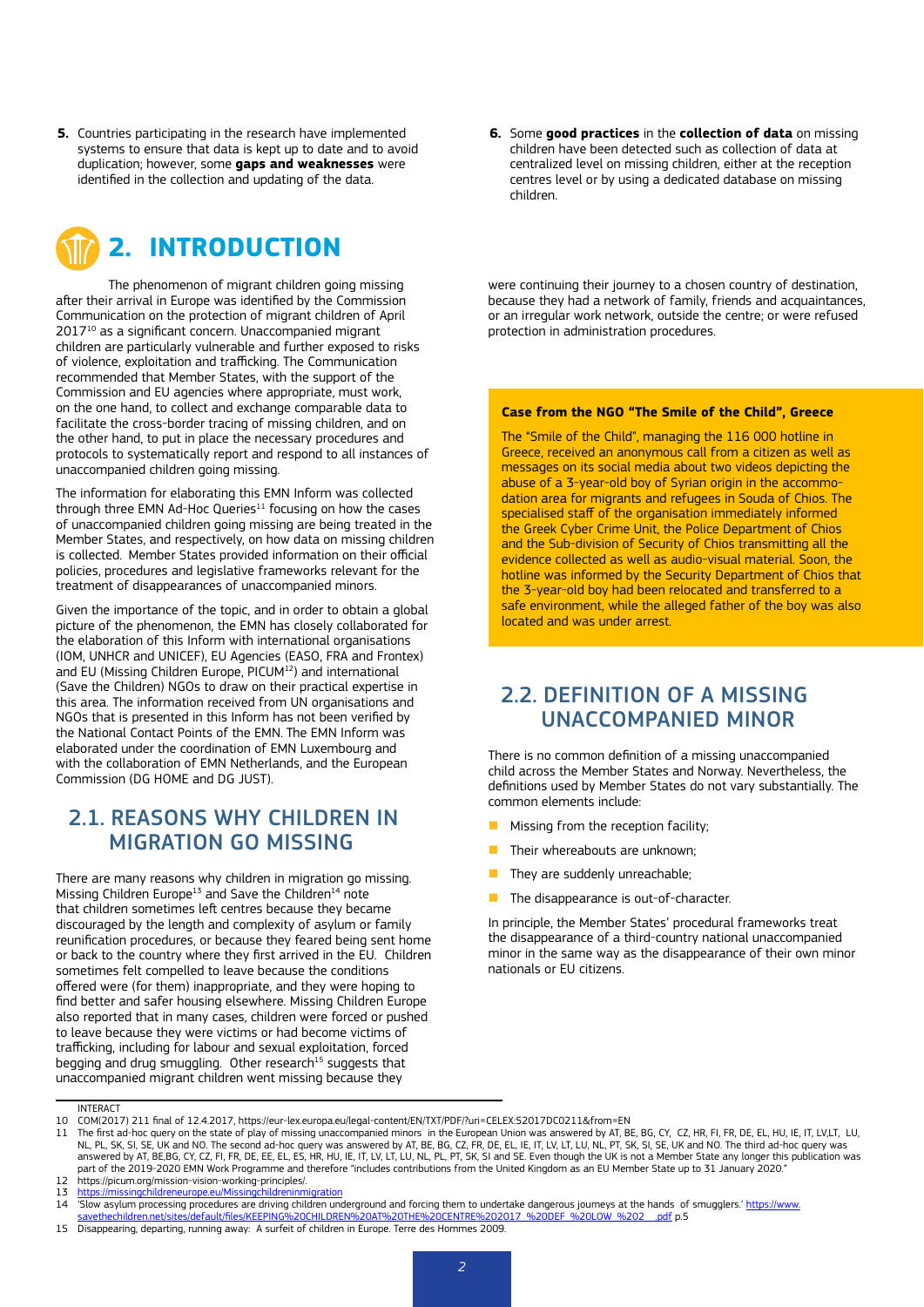## 2.3. WHEN DO MEMBER STATES CONSIDER AN UNACCOMPANIED MINOR TO BE (REPORTED) MISSING?

Member States report the disappearance of an unaccompanied minor in the asylum procedure after: a) less than 24 hours; b)

24 hours; and c) more than 24 hours. There is a fourth category, with no specific time limit, where an ad-hoc timeframe applies to missing children outside of the asylum procedure.

#### **FIGURE 1 TIMEFRAME TO REPORT A DISAPPEARANCE OF AN UNACCOMPANIED MINOR FROM THE TIME IT WAS DETECTED**



*Source: EMN NCPs*

The policy in most Member States is to accept that a report is filed in less than 24 hours taking into consideration that minors are a vulnerable group. However, there are Member States $^{21}$ which foresee a different 'no action' period based on the child's profile and the circumstances of the disappearance.

- n In **Belgium**, an unaccompanied minor is considered missing by the Federal Agency for the Reception of Asylum Seekers (Fedasil) if the minor has not been seen in the reception facility for over 24 hours or if s/he did not return to the reception facility within the 24 hours following the expiration of her/his leave permission (permission to be absent overnight from the reception facility). For those unaccompanied minors who are considered particularly vulnerable,<sup>22</sup> the 24-hours delay does not apply and they are immediately considered missing when they are not present in the reception facility and their whereabouts are unknown.
- **n** In **Germany**, the lapse of time before reporting a missing unaccompanied minor varies from immediate to two or more days. The majority of institutions report minors missing at the latest by the end of the day of disappearance or at 0:00 the next day if no contact has been with the minor. Only a few institutions report minors missing only after two or more days.23
- **n** In Greece, authorities differentiate between unaccompanied minors outside of the asylum procedure and those in the asylum procedure. In the first case, it is reported on an ad-hoc basis within a maximum duration of 24 hours when the minor

has been reported disappeared and, in the latter, it has to be reported within a maximum duration of 24 hours after the disappearance.

- n In **Hungary**, as in Belgium, the length of time that has to lapse before reporting the missing unaccompanied minor varies depending on the vulnerability of the child. In the event of the unauthorised departure of a child, the care provider, in cooperation with the child protection guardian, immediately attempts to find his/her whereabouts. If the minor is under 14 years of age or is unable to provide for him/herself due to illness or disability, the care provider will immediately (within 24 hours) contact the competent police department to find the child. As a general rule, however, a child leaving his/her place of care without authorisation is considered "missing" from the moment of unauthorised departure.
- **Greece<sup>24</sup>** and **Poland<sup>25</sup>** conduct regular head counts at their reception facilities, which allow them to detect and report the disappearance within 24 hours.

## 2.4. CATEGORIES OF MISSING UNACCOMPANIED CHILDREN

Most Member States acknowledge that some missing unaccompanied minors are more at risk than others. This risk analysis is based on a variation of factors such as age, gender, nationality and residence status. Accordingly, the reporting and

- 17 In the Czech Republic, he director of the Facility for Children-foreigners is obliged to report the disappearance immediately after the disappearance of the child.<br>18 In Finland and Norway, an unaccompanied minor asylum personal belongings, clothes, etc. from the room and there is reason to suspect that the child has left.
- 19 In Ireland, reporting is often linked to individual risk rather than a specific timeframe and wholly irrespective of engagement with the asylum procedure
- 20 A UAM is considered as missing as soon as he/she fails to return to the reception centre after curfew time.<br>21 BE DE FL and HU
- 21 BE, DE, EL and HU.<br>22 Minor who are 13

- 24 EL conducts the regular head count once per day.<br>25 PL does it twice a day: morning and evening.
- PL does it twice a day: morning and evening.

<sup>16</sup> In Bulgaria a person is considered to be missing after 24 hours. However, when it comes to children, each case is managed on an ad-hoc basis.

<sup>22</sup> Minor who are 13 years old or younger, girls, minors with medical or psychological issues, suspected victims of human trafficking, etc.<br>23 This situation was described through a survey of youth welfare offices and insti

<sup>23</sup> This situation was described through a survey of youth welfare offices and institutions where unaccompanied minors live. Deutscher Bundestag (2018): Unterrichtung durch die Bundesregierung. Bericht über die Situation unbegleiteter ausländischer Minderjähriger in Deutschland. Drucksache 19/4517. Berlin: Deutscher Bundestag.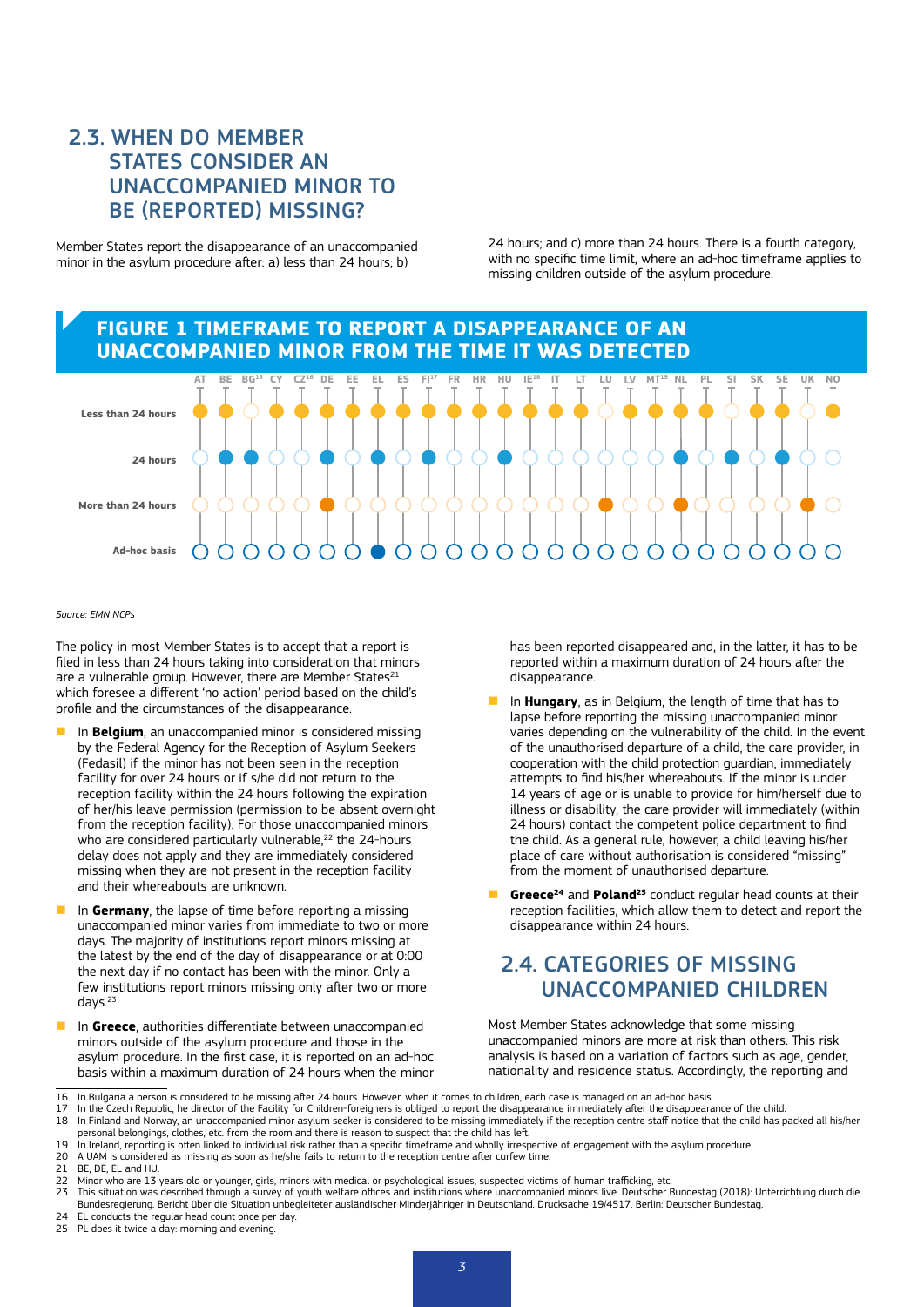search methods are adapted (e.g. Greece distinguishes between missing unaccompanied minors in the asylum procedure and those who are not).

**Belgium, Ireland, Luxembourg, the Netherlands** and **Poland** are the only Member States that reported to have specific categories in order to report the search for the missing unaccompanied minors. This is also the case in the **United Kingdom.**

In **Italy**, the police officer that receives the report of the disappearance of a child uploads the case immediately in the "Inter-Forces Database - SDI", according to a categorisation distinguishing parental abductions, runaways, runaways from institutions / protection centres, presumed victims of crime, children presumably affected by psychological disorders, otherwise missing.

In **the Netherlands**, the police will decide on the category on the basis of the details given when reported. This categorisation is used for the cases of all missing persons, not only for unaccompanied minors.

#### **FIGURE 2 CATEGORISATION OF MISSING UNACCOMPANIED MINORS BY MEMBER STATES**

AT BE BG CY CZ<sup>25</sup> DE<sup>26</sup> EE EL ES FI FR HR HU IE IT LT LU LV MT NL PL SE SI SK UK NO

 $S$  pecific categorisation of the  $\left\{ \left( \left. \left( \left. \left( \left. \left( \left. \left( \left. \left( \left. \left( \left. \left( \left. \left( \left. \left( \left. \left( \left. \left( \left. \left( \left. \left( \left. \left( \left. \left( \left. \left( \left. \left( \left. \left( \left. \left( \left. \left( \left. \left. \left( \left. \left. \left( \right. \right. \right. \right) \right. \right. \left. \left. \left. \left( \left. \left. \left( \$ pearance of the chita<br>  $\begin{bmatrix} 1 & 1 \\ 1 & 1 \end{bmatrix}$   $\begin{bmatrix} 1 & 1 \\ 1 & 1 \end{bmatrix}$   $\begin{bmatrix} 1 & 1 \\ 1 & 1 \end{bmatrix}$   $\begin{bmatrix} 1 & 1 \\ 1 & 1 \end{bmatrix}$ **disappearance of the child**

**General category to deal with disappearance of the child**

*Source: EMN NCPs*

The categories that these Member States use can be divided into three major groups: Level of vulnerability; repeated disappearances by the child; other categories.

#### **2.4.1. LEVEL OF VULNERABILITY**

#### **Case reported within the framework of the INTERACT Project, coordinated by Missing Children Europe**

"A Vietnamese boy was brought to the United Kingdom by traffickers after a long journey into exploitation. He had to leave Vietnam because of the debts of his dead father who was addicted to gambling. Traffickers, taking advantage of his fear, put him on a plane from Hanoi to Russia, where he spent two days as a house cleaner. He was then taken to Hungary, where he was arrested and placed in a detention centre for a while. When he got out, traffickers took him to the Czech Republic, where he worked in a factory. Afterwards, he was taken to Calais, in France, where he lived in the forest until the traffickers finally managed to take him to the United Kingdom. Once there, he was exploited in a cannabis factory. He was abused there for months before the police found him<sup>28</sup>

The police arrested the boy and interviewed him "under caution", meaning as a person suspected of having committed an offence, rather than as a victim of exploitation. He was fingerprinted under Eurodac, age assessed and then placed in foster care, without a proper identification of him as a victim of trafficking, without information about his rights as a victim of trafficking, without an analysis of his needs and thus without being provided with the best care plan according to his background. After a few days, the boy left foster care, and his fate is unknown."

Several Member States use the term 'worrying disappearance' based on the fact that the minor is particularly vulnerable and his/her life, welfare or health are at risk, and/or if the minor is the victim of a crime (i.e. kidnapping or victim of human trafficking).

**Belgium** uses the term **'**worrying disappearance'**<sup>29</sup>** when dealing with a missing unaccompanied child based on the following criteria:

- They are younger than 13 years of age;
- $\blacksquare$  They have a physical or mental disability or lacks the necessary self-reliance;
- They are dependent on medication or medical treatment (i.e. diabetes);
- They may be in a life-threatening situation;
- They may be in the company of third parties who may threaten their welfare or they may be the victim of a crime;
- The absence is in complete contrast to the young person's normal behaviour.

Under these circumstances the staff of the reception centre signals the disappearance of the unaccompanied minor to the local police and gives its own assessment of the disappearance. However, besides the objective criteria mentioned above, the reception centre also applies a 'subjective' criterion to consider a disappearance worrying and provides this information to the police. The assessment of the nature of the disappearance is, in the first instance, done by the contacted officer on duty of the Judicial Police, who may, if deemed necessary, get the support of the Missing Persons Unit of the Federal Police. If, after the initial investigation, uncertainty remains about the alarming nature of the disappearance, immediate contact is made with the public prosecutor on duty. The public prosecutor decides in the last instance whether the disappearances should be regarded as worrying or not. In the case that the disappearance is considered "worrying" the lapse of time of 24 hours to start the search does not apply.

- 26 However, in every case the concrete circumstances are assessed and according to them the appropriate measures are taken.
- However, Germany reports that there are great differences between the federal Länder: "While some [federal] Länder seem to equate escaped or missing UMs as in<br>"Thuringia, for example in Mecklenburg-Western Pomerania a [Abgängigkeitsmeldung].

interdisciplinary taking charge of unaccompanied foreign minors.

<sup>28</sup> For more information about these cases: The Independent, Children as young as seven being used by 'county lines' drug gangs", available at [https://www.independent.co.uk/news/](https://www.independent.co.uk/news/uk/crime/county-lines-drug-dealing-gangs-children-uk-exploitation-a8988916.html) [uk/crime/county-lines-drug-dealing-gangs-children-uk-exploitation-a8988916.html](https://www.independent.co.uk/news/uk/crime/county-lines-drug-dealing-gangs-children-uk-exploitation-a8988916.html)<br>29 See COL 12/2014: Ministerial Directive concerning the tracing of missing persons (adapted version of 26 April 2014). See also COL 15/2016: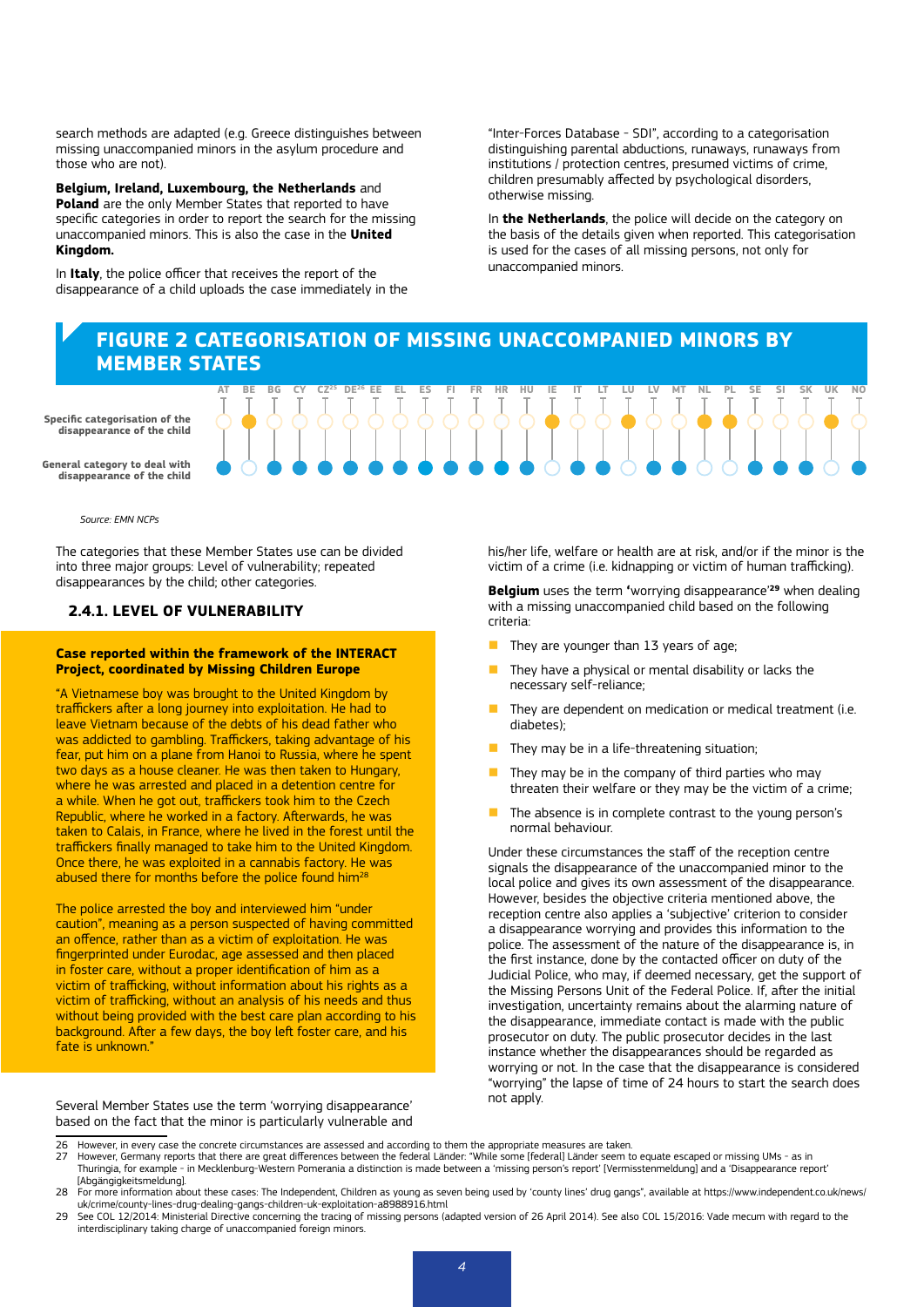In **Ireland**, under the Joint Protocol on missing children<sup>30</sup> each child in care has an Absence Management Plan. The Joint Protocol on missing children foresees two categories of absence: 1) absent without permission and 2) absent and at risk. The first category of absence foresees "where the carers are generally aware of the activity or whereabouts of the child and these do not give rise to undue concern". These absences may be due to lateness; or attending activities without permission and may be due to the child testing boundaries. $31$  Absences under the second category are defined as "where the absence is without permission and in circumstances where it gives rise to concern for the safety of the child." Such absences are risk assessed in accordance with all the circumstances of the case and the identified risk factors relevant to the individual child.

**Luxembourg** also uses the concept 'worrying disappearance' when the disappearance of a minor is considered to be of concern due to substantial indications that the minor is at risk of being harmed and/or is in immediate danger, and prompt action is required. The police, on the basis of a decision by the State Prosecutor, may decide to inform the citizens of the disappearance by issuing an alert.

**The Netherlands** uses the term 'urgent' when there are 'substantial indications' that the missing child $32$  is in danger. Substantial indications mean the absence is completely opposed to the child's usual behaviour and/or that there are reports that the absence of the child can be associated with a criminal offence. Moreover, it can appear from indications that the missing person poses a danger to the safety of others/society or to the missing person him/herself.

**Poland** has three levels of search based on the degree of danger to the missing person's life, health or freedom. The levels determined the prioritisation of the search. Level I is implemented in relation to a minor up to 10 years old and a minor from age 11 to 13 missing for the first time. Level II is implemented for a missing minor aged 14 to 18 missing for the first time. In turn, level III applies to, among others, minors aged 11 to 13, who have previously gone missing.

In the **United Kingdom**, once the disappearance has been reported to the police, the threats to the child's safety and wellbeing are risk assessed in order to generate the right level of response to find the child. The police will use intelligence to prioritise all incidents of children as 'missing' from home or care as medium or high risk. It would be considered as 'medium risk'

where the risk posed is likely to place the child in danger or where they are a threat to themselves or others. This category requires an active and measured response by police and other agencies in order to trace the missing child and support the person reporting. This will involve a proactive investigation and search in accordance with the circumstances to locate the missing child as soon as possible. Determination of the 'high risk' category requires the immediate deployment of police resources.

#### **2.4.2. REPEATED DISAPPEARANCES BY THE CHILD**

Some Member States provide a framework to take into consideration the behaviour of a child when assessing the situation once the disappearance is reported. **Poland**, specifically mentioned repeated disappearances (Level III, as mentioned above). In **Ireland**, previous disappearances form part of the risk assessment. In addition, the frequency of missing episodes forms part of the Management Prevention Strategy under the Joint Protocol.

#### **2.4.3. OTHER CATEGORIES**

Of the Member States that reported categorisations when reporting and prioritising the search for missing unaccompanied minors, only three Member States have used categories other than levels of vulnerability and repeated disappearances by the child.

**Ireland** uses the term **'Absent without permission'** described above.

**Luxembourg** has another two categories<sup>33</sup> of missing unaccompanied minor cases:

- n **'***Jeunes en errances***'** (itinerant young people who have often been present in other European countries before arriving in Luxembourg). This also applies to minors who are in transit and who want to reach another country because they may have acquaintances or family members there.
- **'false minors'** (young adults declaring themselves as minors before the authorities and where there is a doubt on their ane).

The **Netherlands** uses the term **'Other'** to refer to cases that are not categorised as **'urgent'**.

## **3. WHO IS IN CHARGE OF REPORTING THE DISAPPEARANCE OF A MISSING UNACCOMPANIED MINOR?**

When the disappearance is reported, in almost all Member States, the United Kingdom and Norway, it is the last person/institution that had contact with the minor who reports the disappearance to the police. In principle, in most Member States, it means that the staff of the reception facilities/care placement or the guardian are the ones who file the report for the missing child (see Figure 3).

<sup>30</sup> In 2009, the Health Service Executive and An Garda Síochána (the Irish police force) signed this protocol which sets out the roles and responsibilities of both agencies in relation to children missing from State care, including unaccompanied minors. This Protocol applies to all children who go missing from State care.

<sup>31</sup> Short absences risk assessed as such do not always warrant referral to An Garda Síochána.<br>32 These criteria do count for all missing persons, including unaccompanied minors.

<sup>32</sup> These criteria do count for all missing persons, including unaccompanied minors.<br>33 In Luxembourg when an unaccompanied minor applies for international protection

In Luxembourg, when an unaccompanied minor applies for international protection an ad-hoc administrator is appointed to represent him/her during the procedure. Nevertheless, a guardian is appointed for handling the affairs of the minor in everyday life. Caritas and Luxembourgish Red Cross reported that in all these cases, there have often been<br>indications of the child's willingness to leave pr reception facilities delay their decision to request the designation of the guardianship until the minor has lodged his/her application at the Directorate of Immigration.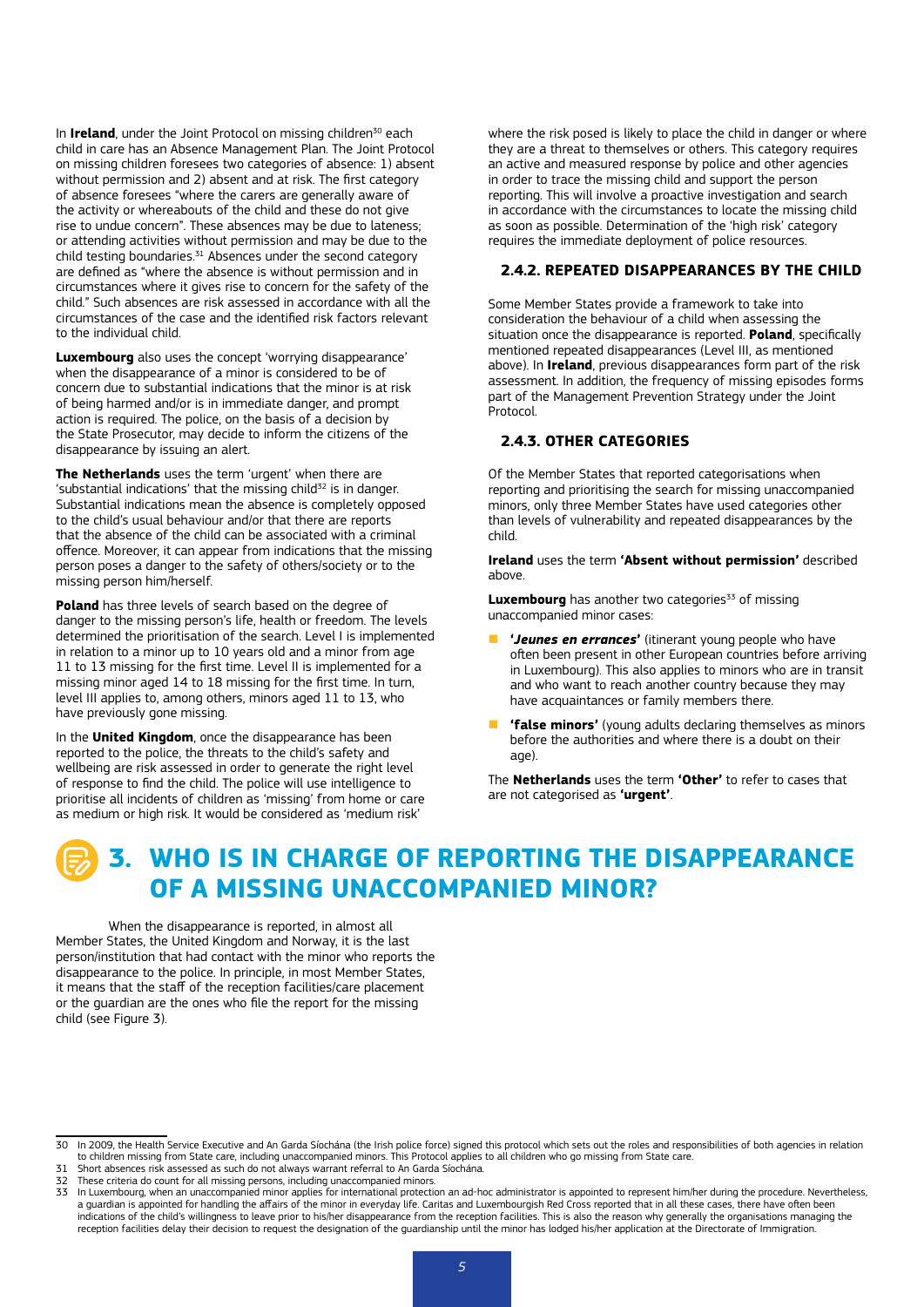#### **FIGURE 3 PERSONS/INSTITUTIONS WHO ARE IN CHARGE OF REPORTING THE DISAPPEARANCE OF THE CHILD TO THE POLICE**



*Source: EMN NCPs*

## **4. ACTORS/ORGANISATIONS INVOLVED IN HANDLING THE DISAPPEARANCE**

Once the report on the disappearance of the missing child has been filed, the main actor in most Member States involved in handling the disappearance is the police.

In the Czech Republic, generally, the disappearance is reported to the Police by organisations/persons, to whom the child has been placed in custody by a court decision. The Facility for Childrenforeigners contacts the police after the disappearance of the child and also sends a report to the Social and Legal Child Protection

- 34 Department V/9 (Basic Care) of the Federal Minister of Interior.<br>35 Department V/9 (Basic Care) of the Federal Minister of Interior
- 35 Department V/9 (Basic Care) of the Federal Minister of Interior.
- 36 In Belgium, anyone can report a disappearance of an UAM to the police
- Municipal child welfare.
- 38 Social Welfare Services, Ministry of Labour, Welfare and Social Insurance<br>39 Director of the Facility for Children-foreigners (ZDC)
- 39 Director of the Facility for Children-foreigners (ZDC)<br>40 Any Centre within Refunee Facilities Administration
- 40 Any Centre within Refugee Facilities Administration of the Ministry of the Interior that encounters disappearance of minor before his/her transfer to other institution, would immediately inform the Police. Also any person who is aware of the disappearance of an unaccompanied minor can report the disappearance to the police.
- 41 In Germany, unaccompanied minors are not accommodated in a reception facility, but in residential youth welfare institutions or unaccompanied minors' foster families. Only in a few individual cases, unaccompanied minors are also accommodated in reception centres with family members or those adults with whom they fled. In those cases, the minors also have a guardian who is responsible for them, and informs of the disappearance.
- 42 The immigration authority can report but in practice the youth welfare office might be informed earlier of the disappearance than the immigration authority.
- 43 Foster parents.<br>44 In case the una
- In case the unaccompanied minor has applied for the international protection, the minor may be accommodated trough the alternative care services or in case the minor is at least 16 years old, it is possible to accommodate him/her into accommodation/reception centre of applicants for international protection. 45 Foster parents.
- 
- 46 Non-state actors<br>47 Family group hor 47 Family group home or other accommodation unit for minor residence permit holders.<br>48 As soon as the director of an accommodation facility notices a proven unauthorised
- As soon as the director of an accommodation facility notices a proven unauthorised absence, s/he first informs the gendarmerie or the police by phone and confirms the absence by fax or e-mail. The alert is accompanied by a file with the child's identity, description of clothing and the places where the minor is likely to go.
- 49 Children's home for unaccompanied minors.<br>50 Social Worker In Ireland, the allocated social
- 50 Social Worker. In Ireland, the allocated social worker acting in loco parentis occupies the role filled by the "guardian" in other MS.<br>51 Social worker or anyone who becomes aware of an unaccompanied minor's disappearan
- Social worker or anyone who becomes aware of an unaccompanied minor's disappearance can report the fact to the National Police Force or to the local police if he/she believes that the minor could be in danger in accordance with Law 203/2012.
- 52 Any other authority or institution that is aware of the disappearance of the minor.<br>53 Guardian and/or ad-hoc administrator.
- 53 Guardian and/or ad-hoc administrator.<br>54 NGOs.
- NGOs
- 55 When there are signs that the absence is linked with a criminal offense and a crime has to be reported, the guardian will report the crime, as part of his responsibilities as the legal representative of the unaccompanied minor.
- 56 In Malta the social worker can do the report. Also, non-state actors inform the Agency of the Welfare Asylum Seekers if there is a disappearance of an unaccompanied minor .<br>57 Care facility (education institution or a r 57 Care facility (education institution or a regional care and therapeutic institution where a minor was staying.<br>58 Social worker
- 58 Social worker.<br>59 Any person w
- 59 Any person who knows about the disappearance.<br>50 Social services. foster home parents and staff of
- Social services, foster home parents and staff of the school.

Authority (OSPOD), court and Ministry of the Interior. The evaluation of disappearances is done by the public prosecutor and the Ministry of Education, Youth and Sports is also informed.

In **Estonia**, the personnel of the accommodation facility or guardianship care are responsible for the missing child and in charge of informing the Police and Border Guard Board about the missing minor.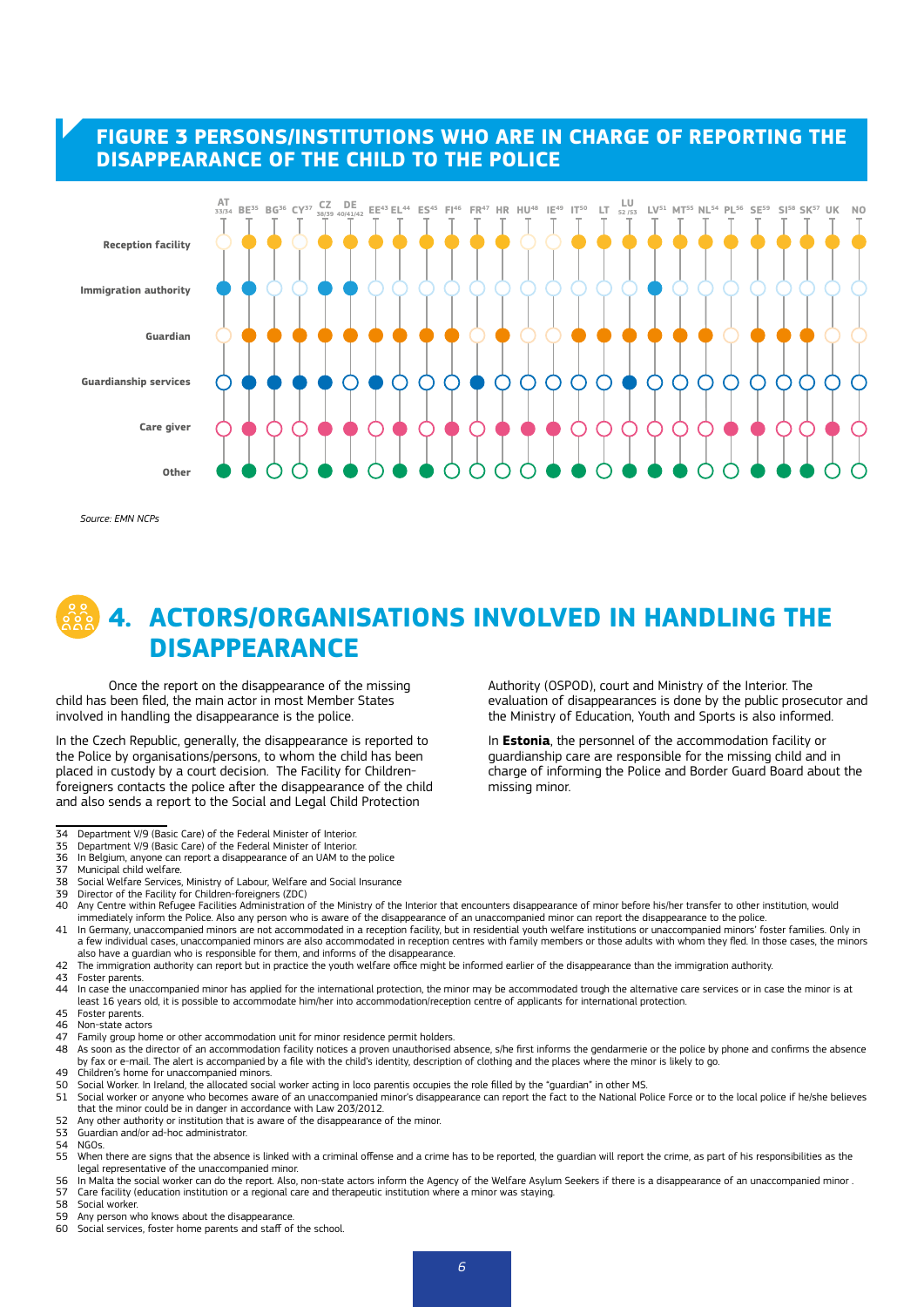In **Malta**, if a minor does not return to the centre, the Agency for the Welfare of Asylum Seekers (AWAS)<sup>61</sup> management, the coordinator of the centre and the minor's social worker are alerted. The police is also informed<sup>62</sup> to allow for a search to be conducted.

In **Latvia**, law enforcement authorities (the State Border Guard and the State Police) perform search activities with the support of other institutions. In **Poland**, in addition to the police, the border guard conducts its own search activities in parallel. **Portugal** also requires that in addition to the police, the Public Security Police (PSP) be informed.

In **the Netherlands,** the police is the main actor, but the mentor from the reception centre and the guardian will keep trying to contact the missing unaccompanied minor.

In some Member States (e.g. **Belgium**) the public prosecutor's office is in charge of the disappearance file. All useful information on the disappearance must be passed to the public prosecutor via the police. The public prosecutor's office will decide then which investigation measures must be taken.

In other Member States (e.g. **Finland and Lithuania63**), other actors, such as the municipal/social welfare office, social workers, care staff and the guardian, must be informed, but are not involved in the handling of the disappearance. In **Ireland**, social workers have primary responsibility and coordinate the response to the disappearance.

In **Italy**, the Special Government Commissioner for Missing Persons has general coordination powers in this area.<sup>64</sup> The police office, which received a complaint of disappearance, informs the Prefect<sup>65</sup> and, if the missing person is a minor, the Public Prosecutor at the Juvenile Court. The Prefects have adopted "Provincial Plans for the search of missing persons" (following guidelines widespread by the Special Commissioner for Missing Persons) that define operational procedures and all actors involved (police forces, local authorities, fire brigades, civil protection, emergency healthcare, voluntary associations, etc.). The Prefect informs the Special Commissioner for Missing Persons of the cases of disappearance. The Commissioner's Office is the point of reference for all issues relating to missing persons, including children.

**Belgium** provides a good example of structural cooperation between different services involved in the disappearances of unaccompanied minors, namely the Collaboration Protocol in the first reception phase for unaccompanied minors (Orientation and Observation Centres).66 The protocol determines the cooperation between the signatories both before and after the disappearance, as well as after the minor has been localised.

#### **Case reported by ECPAT UK**

"Faridun was born and raised in the Logar province in Afghanistan. At age 12, his compound was taken by the Taliban and he and his brothers were forced to begin training as well as cook and clean for the elder Taliban members. He managed to escape, but he endured a horrific journey through Europe and faced different forms of abuse. He finally managed to cross into England and was taken into Local Authority care. He was placed in a foster placement where he felt safe and supported. However, he had four different social workers in this period of time and they were not keeping appropriate track of Faridun's case in the asylum system. He went to his substantive interview by himself and had trouble understanding the Home Office interpreter. In the meantime, an older man started to put pressure on Faridun to accept a job in his restaurant, despite his interest in finishing his studies.

Faridun waited for two years, and finally his asylum decision was refused because the Government thought Faridun was lying during the interview, even though he tried to explain that he couldn't understand the interpreter. Following this decision, Faridun became very depressed and worried, and he went missing. His foster carer was very concerned with his fate, but she felt that Faridun's case was not given any follow up, as he was perceived to have gone missing deliberately as an 'immigration absconder'. After five months, no progress had been made on the missing investigation.

One day the foster carer received a phone call from an unknown number. It was Faridun and he was crying, he wanted to come home but was scared. He disclosed to his foster carer that he had taken the job at the restaurant but the owner had never paid him, he was working night and day cooking and cleaning and was sharing a room with ten other older men who had 'been bad' to him. He didn't say anything further and hung up the phone. Faridun is still a missing person."

Reports the results of its activities half-yearly to the President of the Council of Ministers

Maintains a relationship with the relatives of the missing persons and with the most representative associations at national level which may be dealing with the matter in various ways.

<sup>61</sup> It should be noted that AWAS has procedures in place and a checklist regarding such occurrences.

The police and, specifically, the Vice Squad is also alerted and a photo and description of the child is provided, together with other details such as the minor's mobile phone number (when available).

<sup>63</sup> In Lithuania, the Reception Centre immediately reports the disappearance to the Police, as well as, the Migration Department under the Ministry of Interior, State Border Guard Service, State Child Rights Protection and Adoption Agency and its local unit.

<sup>64</sup> Law No. 203/2012 established the responsibilities of the Prefect for the research, with no prejudice to the powers of the Prosecutor. The Special Government Commissioner for Missing Persons ensures stable and operational coordination between the state administrations responsible in various ways in the matter, taking care of the connection with the technical organisations;

Monitors the activity of institutions and other actors committed to fight the phenomenon in various ways;

Supports the cross-checking of national information on missing persons and unidentified remains. Analyses information about the phenomenon, including international information, for a comparative study on the matter;

<sup>65</sup> Law No. 203/2012 established the responsibilities of the Prefect to take initiatives for the researches, without prejudice to the powers of the judicial authority.<br>65 The signatories to the protocol are the public prose 66 The signatories to the protocol are the public prosecutor's office at the Brussels Court of Appeal; the public prosecutor's office at the Brussels Court of First Instance, the Drussels Court of First Instance, the Pusse Capital - Ixelles police (police zone 5339) and the police Kampenhout-Steenokkerzeel-Zemst (police zone 5412 KASTZE), the Guardianship Service and Child Focus.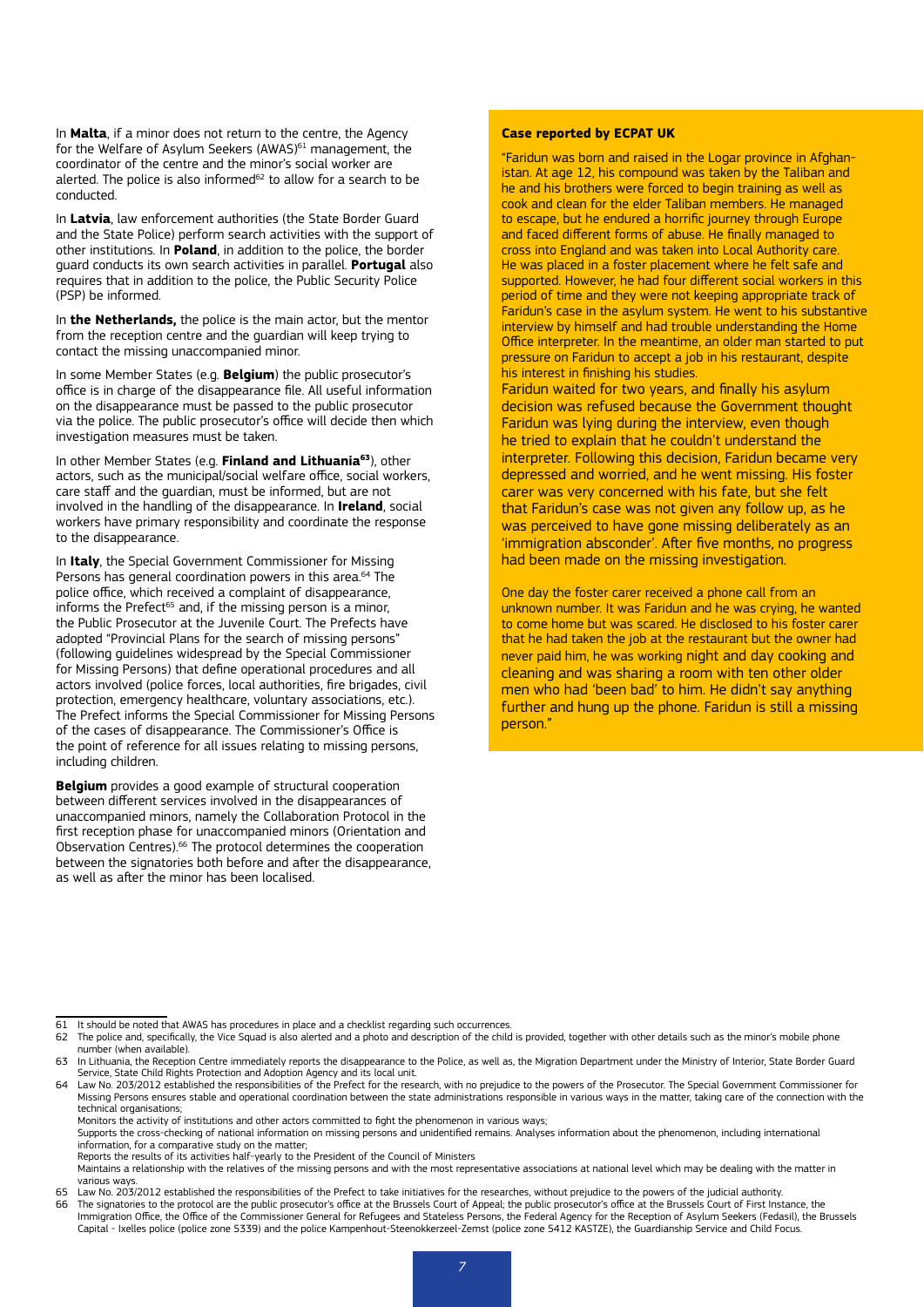## **5. WHAT ARE THE PROCEDURAL STEPS TAKEN BY AUTHORITIES ONCE AN UNACCOMPANIED MINOR IS DETERMINED AS MISSING FROM ACCOMMODATION FACILITIES AND / OR GUARDIANSHIP CARE?**

Several Member States (BE,<sup>67</sup> CZ, DE,<sup>68</sup> EE,<sup>69</sup> EL, FR,<sup>70</sup> **IE, IT,71 LT,72 PL73**) plus **Norway** and the **United Kingdom**<sup>74</sup> use structured systems for missing children based on the law,75 rules and guidelines, while other Member States use the general procedures for finding missing persons (e.g. **AT, CY, ES, HR, LV,**<sup>76</sup> **NL**77), or established police practice (e.g. **LU, SK, SI, SE**). **Belgium** has structured systems for missing children based on the law, rules and guidelines. Belgium also uses the general procedures for finding missing persons<sup>78</sup> and guidelines specifically for unaccompanied minors going missing.79

In most Member States the procedure is standardised and includes different phases as set out below:

## 5.1. DETECTION OF THE MISSING CHILDREN:

In order to file the report, some Member States<sup>80</sup> require that once the detection of the missing child is made, the reception facilities conduct a risk assessment before filing the disappearance report. In the other Member States, the reporting can be done without this risk assessment. For example, in **France**, as soon as the director of an accommodation facility notices a proven unauthorised absence, they immediately inform the gendarmerie or the police by phone (without conducting a risk assessment).

In **Ireland**, a risk assessment is conducted by care staff in order to determine whether the child is missing from care in accordance with the defined categories. Care staff must determine that the child is actually missing by quickly searching the care location and local environs and making other enquiries, in advance of making a report under the 'Missing Child from Care Report form' to An Garda Síochána (Ireland's National Police Force). Once this form is received by An Garda Síochána, the case is treated as a High Risk Missing Person Incident, and An Garda Síochána has primacy in respect of the investigation.

In the **Czech Republic**, before leaving the Facility for Childrenforeigners, children are advised on the safety rules in place, *inter alia*, if they are late returning, they should contact the facility immediately (by phone, social media, email etc. In case the children are late, they are contacted in the same way (using all possible means) by an employee of the Facility. If contact is not successful, the employee is obliged to report the disappearance to the Police. If the children do return to the Facility, then the Police are immediately contacted and the child's details are deleted from the search database.

In **Luxembourg,81** the Red Cross tries to reach the minor by phone, text message, Whatsapp, or by contacting known friends of the minor for information. If the minor cannot be reached, the Red Cross makes an internal evaluation of risk. If the risk is high (e.g. the disappearance is unusual, there are indications of risk, threats by others, or a sudden disappearance after school) the Red Cross informs immediately the police for an AMBER alert. If the risk is not deemed high, the Red Cross declares to the authorities that the minor is missing at the latest three days after their disappearance. Caritas Luxembourg also tries to reach minors who have not returned to their Reception Centre, by trying to contact them by phone; if they do not answer, Caritas will contact their friends. Where no answer is obtained, the police will then be contacted, sometimes even one day after the minor's absence from the reception centre is detected.

In **Poland,** the search for minors from the age of 14 who are missing from a care facility is conducted in the form of a care search. Searches are conducted by the staff to determine the whereabouts of a minor. These searches are normally done before filing a report to the police.

## 5.2. REPORTING

All Member States' first step in handling a missing child's case is to report it to the local police or the border guard (see Figure 3). In **Italy** and **the Netherlands** the reporting can be made by telephone; In **Italy,** even in the absence of a formal report, the police force receiving the missing person report (e.g. on the emergency number 113 or 112 NUE) enter the information in the *Interforce Data Base*, indicating the essential data of the person to be traced. The report remains active for 72 hours, within which time the report must be formalised, under penalty of automatic cancellation. The "116000 - *Direct telephone line for missing children*" Service, active since 2009, makes it possible to report cases of missing children, in difficulty or in need of help, to a multilingual switchboard, involving, if necessary, the Territorial Offices of the Police Forces. In **the Netherlands**, reporting can also be done through an internet portal.

In **France**, the director of the reception facility that has identified the proven, unauthorised absence of a minor, informs the

67 COL.12/2014 Ministerial Directive concerning the tracing of missing persons (adapted version of 26 April 2014). See <https://www.om-mp.be/nl/meer-weten/omzendbrieven> in Dutch and on <https://www.om-mp.be/fr/savoir-plus/circulaires> in French.

68 See Deutscher Bundestag (2016): Antwort der Bundesregierung auf die Kleine Anfrage der Abgeordneten Luise Amtsberg, Beate Walter-Rosenheimer, Dr. Franziska Brantner, weiterer Abgeordneter und der Fraktion BÜNDNIS 90/DIE GRÜNEN. Drucksache 18/7916. Verschwundene geflüchtete Minderjährige. Drucksache 18/8087, Berlin: Deutscher Bundestag.

69 The guideline how to refer the unaccompanied minors to a replacement care service.<br>69 Within the Judicial Protection of Juveniles and the framework of the care arrangeme

- 70 Within the Judicial Protection of Juveniles and the framework of the care arrangement for minors an "Instruction note of May 4 2015, on unauthorised absences of a minor placed in a public sector or approved NGOs by the Judicial Protection of Juveniles", provides a framework for runaways and unauthorized absences. 71 Law n° 203/2012.
- 
- 72 Description of the Procedure for Assessment of the Age of Non-asylum Seeking Unaccompanied Minor Aliens Identified in the Republic of Lithuania, Accommodation and Taking of Other Procedural Actions in Respect Thereof and Provision of Services Thereto approved by Order No A1-229/1V-289/V-491 of the Minister of Social Security and Labour of the Republic of Lithuania, the Minister of the Interior of the Republic of Lithuania and the Minister of Health of the Republic of Lithuania of 23 April 2014. 73 Police Headquarter regulation
- 
- 74 s20 and s22 of the children Act 1989. Which also applies to unaccompanied minors.
- 
- 
- 76 In Latvia, the general procedure for finding missing persons defined in national legislation is applied to missing UAM.<br>77 Process Description for Missing Persons, which is used by the Dutch national police for all and is currently being made operational.
- 78 See: COL.12/2014 Ministerial Directive concerning the tracing of missing persons (adapted version of 26 April 2014
- 79 Collaboration protocol in the first reception phase for unaccompanied minors<br>80 BE. CY. EL. HR. HU. IE. LU. NL. PL. SK and SE. and the UK
- 80 BE, CY, EL, HR, HU, IE, LU, NL, PL, SK and SE, and the UK<br>81 In Luxembourg the Red Cross and Caritas managed the

In Luxembourg the Red Cross and Caritas managed the reception facilities that host unaccompanied minors based on an agreement with the Luxembourgish State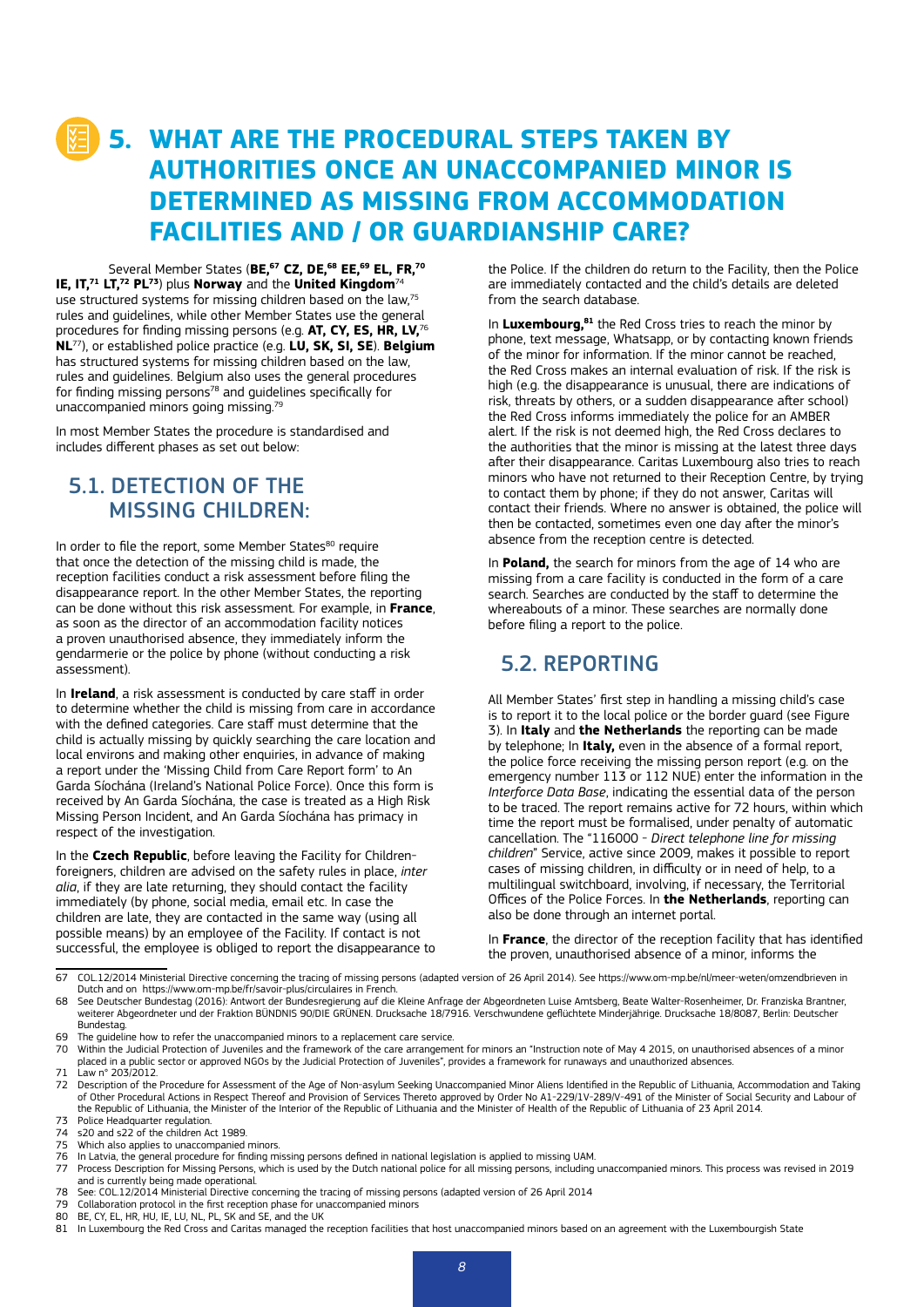gendarmerie or the police by telephone and confirms the absence by fax or e-mail. However, in order for the child to be entered in the wanted persons file it is necessary for staff to go directly to the police station or gendarmerie. $82$ 

In **Spain**, the reporting can be done by fax or e-mail.

A distinction can be made between those Member States that involve only the police $83$  and those where the disappearance is reported to other actors besides the police. Norway simultaneously reports to the police, the Child Welfare authorities and the reception center.

In the **Czech Republic,** in case the child escaped from Facility for Children-foreigners, besides the police, the public prosecutor, the Social and Legal Child Protection Authority (OSPOD), the court, the Ministry of Interior and the Ministry of Education, Youth and Sports are also informed. In **Malta**, the police and, specifically, the Vice Squad is alerted and a photo and description of the child is provided, together with other details such as the minor's mobile phone number (when available). The members of the Children and Young Persons Advisory Board as well as the social worker of the minor are also informed and updated on developments.

The second most common actor that is informed is the child welfare services**84** (**BE,85 BG,86 CZ,87 DE, EE,88 EL,89 FI,90 HR, IE,91 IT, LT,92 LU, SI,93 SK, SE and NO**).

In **Belgium** any disappearance of an unaccompanied minor from a Fedasil reception facility is reported by e-mail with a completed template attached, detailing the minor's identity, characteristics and vulnerabilities, as well as any relevant information regarding his/her disappearance. A photo of the minor is also annexed to the e-mail, which is sent to the following services:

- The local police of the municipality or city where the reception facility is situated;
- The Guardianship Service of the Federal Public Service (FPS) of Justice;
- The guardian of the unaccompanied minor (if one was assigned already by the Guardianship Service);
- Child Focus<sup>94</sup> if the disappearance is considered 'worrying';
- **n** The Unaccompanied Minors Policy Unit of Fedasil.

The guardian should then inform the other stakeholders: the Immigration Office, the Commissioner General for Refugees and Stateless Persons, the Youth Protection Services (*Comité voor bijzondere jeugdzorg* (CBJ) or the *Service d'aide à la jeunesse*  $(SA))$ 

In some Member States the public prosecutor is informed or contacted to obtain search warrants (e.g. **EL**). In **Hungary,** the Immigration Authority is contacted to issue a warrant, whereas in **Italy, Luxembourg, Poland** and **Portugal**, the Youth courts are contacted. In **Finland, Italy,95 Luxembourg** and **Portugal**  the Immigration Services are contacted. **The Czech Republic, Estonia, Finland** and **Sweden** further require that the child's representative is also contacted. In **Norway** the lawyer in charge of the minor's file needs to be contacted. In addition, **Italy** requires that the disappearance is reported to the Mission Structure for the unaccompanied minors of the Department for Civil Liberties and Immigration. Finally, **Luxembourg** requires that the report is also communicated to the National Reception Office (ONA) and to the National Childhood Office (ONE).

#### *Case reported within the framework of the INTERACT Project, coordinated by Missing Children Europe.*

"In January 2017, the Italian hotline 116 000, run by Telefono Azzurro, received a notification via e-mail regarding the case of several missing unaccompanied minors who went missing from the hosting institution where they had been placed, and whose fate afterwards was unknown to the competent law enforcement agency. The disappearance had been reported to the law enforcement agency by the responsible social worker. However, the communication reached the hotlines' service only a month after the disappearance was first reported. The list included also eight accompanied minors aged from 0 to 6 years old, who were probably the children of the missing unaccompanied minors. The fate of these children remains unknown."

In all Member States, when reporting a disappearance, the police will try to obtain as much information as possible with regard to the minor's profile (i.e. name, age, sex, nationality, personal features, clothes, mobile phone number), the circumstances of his/her disappearance (i.e. location) and will try to access the social network of the minor.

In **Belgium**, the police will collect elements via foster homes or reception centres, acquaintances, friends, school, country of origin to orient the search. It also will contact the asylum authority to obtain photos, fingerprints, state of the asylum procedure, etc. The police will carry out a general check contacting other police services, hospitals and trains and bus stations. If there is a suspicion of human trafficking this has to be signalled in the official record.

<sup>82</sup> Information provided by Missing Children Europe on 2 March 2020.<br>83 AT. CY. EE. ES. LV. NL. PL. and SE.

<sup>83</sup> AT, CY, EE, ES, LV, NL, PL, and SE<br>84 In Ireland. Tusla: Child and Fami

<sup>84</sup> In Ireland, Tusla: Child and Family Agency, the State's child protection services.<br>85 Guardianship Service of the Federal Public Service (FPS) of Justice.

<sup>85</sup> Guardianship Service of the Federal Public Service (FPS) of Justice.<br>86 Social Assistance Directorate

<sup>86</sup> Social Assistance Directorate.<br>87 Social and Legal Child Protect

<sup>87</sup> Social and Legal Child Protection Authority.<br>88 Social Insurance Board Child Protection Der

<sup>88</sup> Social Insurance Board Child Protection Department<br>89 National Centre for Social Solidarity – E.K.K.A) 89 National Centre for Social Solidarity – E.K.K.A).<br>90 Municinal child welfare

<sup>90</sup> Municipal child welfare.<br>91 The child's social worke

The child's social worker is contacted as part of the reporting process as well as the principal social worker.

<sup>92</sup> State Child Rights Protection and Adoption Agency and its local unit.<br>93 Decree on the implementation of the statutory representation of unaccompanied minors and the method of ensuring adequate accommodation, care and t unaccompanied minors outside the Asylum Centre or a branch thereof (Official Gazette RS, No. 35/17) stipulates that besides Police, legal representative of missing child, Office of the Government of the RS for the Support and Integration of Migrants and Ministry of the Interior are also contacted.

<sup>94</sup> Child Focus acts as a bridge between the person requesting assistance, the assistance services, the police services and the judicial authorities. When a disappearance is reported<br>to Child Focus, the case manager who is attention of the investigators and he ensures that the relatives are assisted in a correct manner. There is not only information exchange with the police / public prosecutor, but in the case of unaccompanied minor often also with the guardian, the reception centre, the Immigration Office, and other possible partners who can inform Child Focus about the case.

<sup>95</sup> General Directorate for Immigration and Integration Policy of the Ministry of Labour and Social Policy, which is the competent authority for monitoring and census unaccompanied minors in the national territory.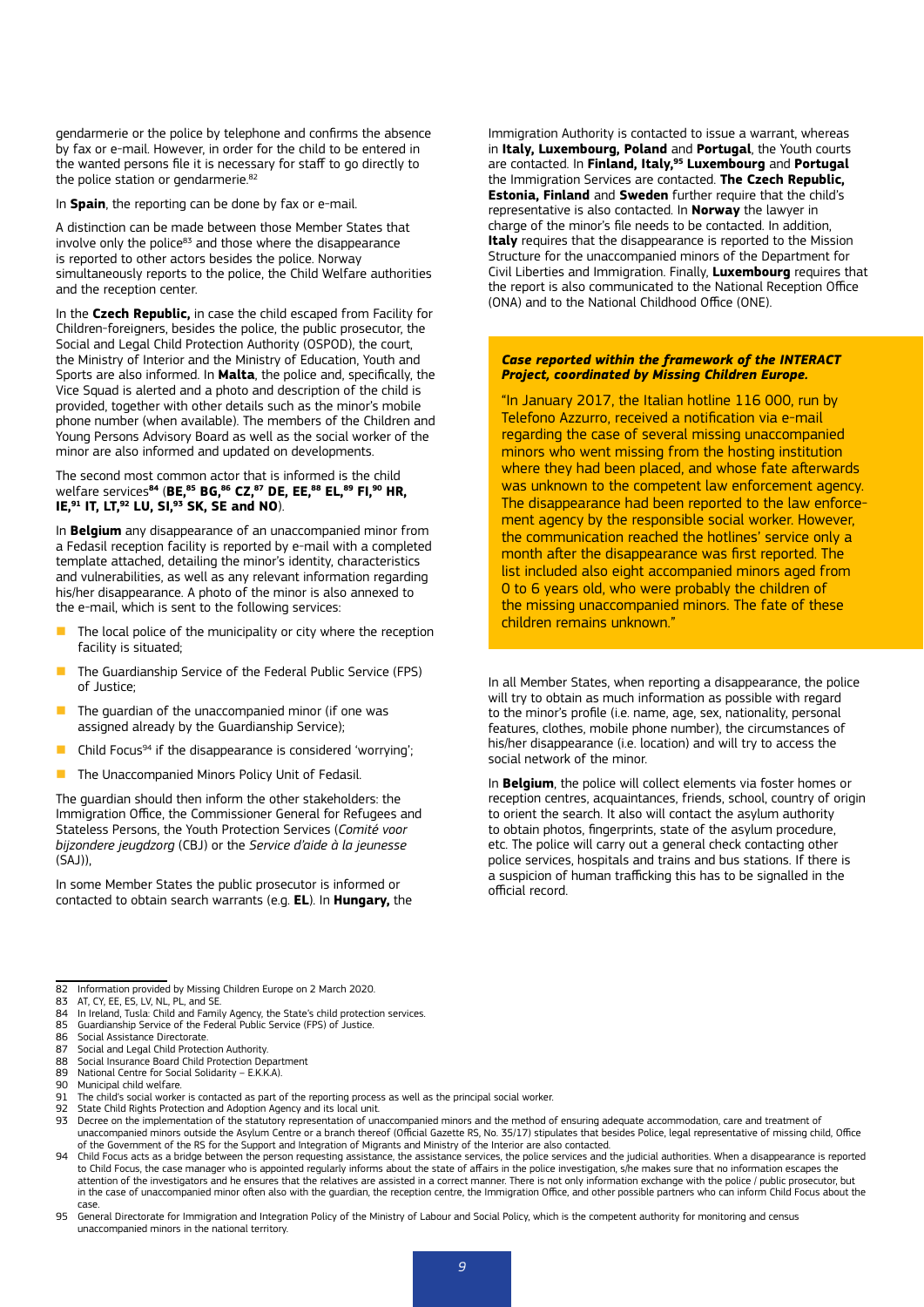All Member States and Norway enter all information provided in the report in their respective national information systems (see Figure 6 below). This information usually consists of:

- A set of data for identifying the person or object, subject of the alert (i.e. name, age, nationality, personal features etc);
- $\blacksquare$  A statement of why the person is sought (circumstances of the disappearance); and
- $\blacksquare$  An instruction on the action to be taken when the person has been found.

In addition, any evidence deemed useful will be introduced into the file such as photographs or fingerprints, if they are available.

In most Member States and Norway the same data is introduced in the Schengen Information System (SIS).

In **Cyprus**, the personal data and the photo of minors are published on the official website of Cyprus Police, in the section of missing persons.

Some Member States also register the information on missing unaccompanied children on a warrant list. In **Hungary**, if an unaccompanied minor is missing, the immigration authority issues a warrant. The warrant order shall be reviewed after ninety days and shall be revoked if it is unlikely to bring any results. The warrant order is carried out by the Police. In **Sweden**, missing unaccompanied minors are always registered on a warrant list.

## 5.3. ISSUANCE OF ALERTS

There are several types of alerts that can be issued once the disappearance has been reported.

#### **5.3.1. PUBLIC ALERTS**

This section includes publicity appeals as well as police alerts. Publicity appeals are a general category that includes appeals made through various channels and using various forms, both online and offline, such as websites, social media, posters, TV, radio, billboards, etc. Publicity appeals include child alert systems (also child alert, amber alert or child rescue alert).

In **Ireland**, a national media alert may be issued by An Garda Síochána on the request of Tusla (the Child and Family Agency). Additionally, An Garda Síochána may request approval from Tusla to proceed with a media alert if deemed useful.

In **Germany**, if an unaccompanied minor is reported missing, the local police station will register the missing person in the system and issue an alert. If the person concerned has been listed as a missing person in the INPOL police information system for more than four hours, s/he can be included in the statistics of the joint database for missing and unknown persons maintained by the Federal Criminal Police Office.<sup>96</sup>

In **Malta**, the missing report is entered in the Police Incident Report System (PIRS), the information is stored in the section of SIS titled Pending CUD Alerts. Once it is checked by SIRENE staff and ensured that all requisites are in order, it is then uploaded in SIS.

For cases in which the life of the missing child is not considered to be in direct danger, but there are serious concerns about their well-being, the police in **the Netherlands** can issue a "*Vermist Kind Alert*" (Missing Child Alert). This alert makes use of a more

modest range of media than an Amber alert and is sometimes only issued on a regional level.

#### **5.3.2. CHILD ALERTS/ AMBER ALERTS**

Child Alert systems aim to reach a large mass of people as quickly as possible, in the event of an extremely worrying case of disappearance. In 2008, the European Commission adopted a working paper on best practices for launching a cross-border child abduction alert, which was welcomed by the JHA Council on 27 and 28 November 2008. It published a call for proposals totalling  $\epsilon$  1 million as support for the Member States that had not yet adopted a "Child Alert" type of system. Among other initiatives, AMBER Alert Netherlands was launched in 2008, and inspired the AMBER Alert Europe Foundation, which was launched in 2013, and aims to connect law enforcement with other police experts and with the public across Europe<sup>97</sup>.

Most Member States98 and **the United Kingdom** use child alerts when dealing with missing children.

In **Belgium**, if the missing child's life is assessed as in acute danger, a **Child Alert** can be launched to alert the population and to call for witnesses that can bring light to the disappearance. The decision to launch a Child Alert is in the competence of the prosecutor or the investigating judge (i.e. in cases of kidnapping or trafficking in human beings). Every citizen and organisation can sign up on the Child Alert website to collaborate in the research. This system is managed by Child Focus, in collaboration with the Belgian Federal Police and Federal Public Service Justice. A Child Alert is rarely used and has only been activated three times in the last ten years.

In **Italy**, the implementation of the **Italian Child Abduction Alert System** (ICAAS) was carried out within the Child abduction alert 2008 pilot project. it is managed by the International Police Cooperation Service. The conditions of activation are the minor age of the missing person, the danger to the physical integrity or life of the person, forced removal, the availability of sufficient and reliable information so that the spread of the alarm can contribute to the location of the victim or kidnapper. The message is disseminated with the involvement of the media, following an agreement made in March 2011. The decision to activate the child alert is taken by the prosecutor responsible for the investigation. The State Police has a website dedicated to missing children<sup>99</sup> (see Other forms of cooperation), which allows the use of a rapid alert system for missing children through the FIA - Federation for Internet Alerts (used in the United States for weather alerts), with which it is possible to activate searches for missing children in certain geographical areas of interest, where the missing child report will appear to network users.

Five Member States reported that they are using an child alert (Amber alert) when dealing with missing

99 <http://it.globalmissingkids.org>

<sup>96</sup> Missing cases that are resolved within four hours are not reflected in this file.<br>97 https://www.amberalert.eu/amber-alert-europe/

<sup>97</sup> <https://www.amberalert.eu/amber-alert-europe/><br>98 BE, BG, CY, CZ, DE, EE, EL, ES, FR, IE, IT, LT, LU, MT, NL, PL, PT, RO, SK. In the Netherlands, an amber alert can also be used for UAM, when they meet the criteria for s An amber alert for the disappearance of a minor (national/EU/TCN) is only issued ones or twice a year in the Netherlands. Sweden does not participate entirely in the Amber Alert System. They are with one representative in the informal expert group in the PEM-MP. So far, no need has been found to implement the technical tools that the organisation offer. However, since 2019 there is a project aiming at developing a national methodology support for missing persons and it is possible that this issue will be raised in connection to this process. This based on the observation that some problems occur regarding persons in the asylum procedure since these are handled differently between<br>different regions. This work on improved methodology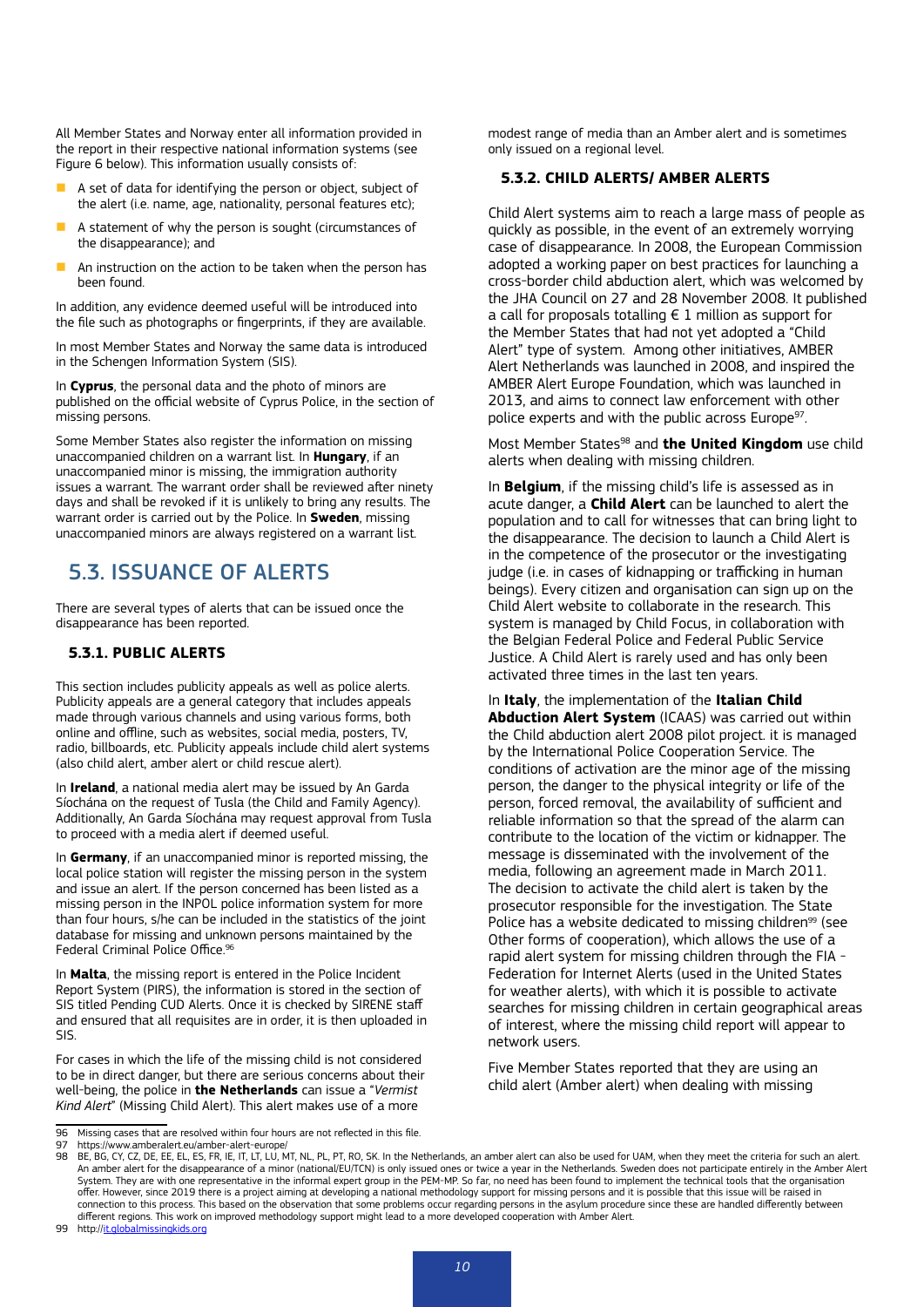unaccompanied minors.100 These alerts are only used under certain circumstances, for example:

In **Cyprus**, their Amber alert (Child Alert) is issued in all cases of missing unaccompanied minors.101

In **Greece**, following the competent Public Prosecutor's approval, the police might also initiate a child alert (Amber Alert Hellas), taking into consideration a number of risk/ protection- related factors, such as the gender, age of the child or whether there are serious concerns that s/he might be in real danger (e.g. suffering health problems, or serious reasons to believe he/she might be a victim of human trafficking or abduction.).

In **Luxembourg** when dealing with worrying disappearance of minors, part of Amber Alert is used to attract citizens' attention. Missing children information can be shared at national level or be sent to specific regions or target groups (e.g. railway or transport staff). AMBER Alert Luxembourg exclusively issues an Amber Alert and information concerning worrying disappearances of children.

**Malta** reported that when a child goes missing an alert is posted on the Amber Alert Platform.

**SE X**

In **the Slovak Republic,** to enter a missing child's or unaccompanied minor's data in the Amber Alert system, there must be a reasonable suspicion that the minor has been kidnapped<sup>102</sup> and that the child is in immediate danger to life and / or health.

#### **5.3.3. DATA SHARING AND COOPERATION BETWEEN MEMBER STATES**

Most Member States<sup>103</sup> aim to introduce an alert in the SIS at the same time as they introduce the information in their national systems.104 For example, in **the Netherlands**, if a hit in SIS shows that the child has been reported missing in another Member State, an investigation will be triggered immediately. The guardian will contact the Dutch Immigration Services who will contact their foreign counterpart and try to arrange the return of the unaccompanied minor with their help. The same approach is followed by **Norway**.

Only Cyprus<sup>105</sup>, Hungary and Ireland<sup>106</sup> reported that they do not introduce alerts in the SIS.

However, during the simulations exercises that Missing Children Europe carried out within the framework of the Interact project conducted in six countries,<sup>107</sup> only Belgium, Sweden and the United Kingdom placed an alert, while France, Greece and Italy did not. None of these countries checked SIS when they found a child in their territory.108

#### **FIGURE 4 INTRODUCTION OF THE INFORMATION INTO NATIONAL SYSTEMS AND SIS**

AT BE BG CY CZ DE<sup>106</sup> EE EL ES FI FR HR HU IE IT LT LU LV MT NL PL SE SI SK UK NO

 $\bullet$   $\bullet$   $\bullet$   $\bullet$   $\bullet$ **UK X Introducing information SIS at the same time**

**Enter information into SIS at a later date**

Source: EMN NCPs

#### **5.3.4. INTERPOL**

Depending on the level of risk of the disappearance of the missing child, some Member States,<sup>110</sup> Norway and the United Kingdom reported the introduction of a 'Yellow Notice' with Interpol to locate the missing child. Normally, this is published

for victims of parental abductions, kidnappings or unexplained disappearances. The "Yellow Notice" provides high international visibility to cases and flags abducted/missing persons to border officials making travel difficult. Countries can request and share critical information linked to the investigation.<sup>111</sup>

<sup>100</sup> CY, EL, LU, MT, SK.

<sup>101</sup> Missing children Europe indicates that according to their Cyprus member Amber Alerts have not been used yet in the context of unaccompanied minors.

<sup>102</sup> Section 209 of the Criminal Code.

<sup>103</sup> AT, BE, BG, CZ, DE, EE, ES, HR, FI, IT, LV, LU, NL, PL, PT, SK, SI, SE plus NO and UK.

<sup>104</sup> Some of the national database of the police: Interforce Database (SDI) and Informatics System for Minors in Italy, National Police Information System in Poland, PATROS in the Czech Republic and Slovakia (search for people and the identity of found corpses), Register for missing persons (ELYS) in Norway, Missing Persons and Unidentified Human Remains (PDyRH) in Spain

<sup>105</sup> Cyprus is not yet a full member of Schengen area.

<sup>106</sup> Ireland is not yet connected to SIS II. Ireland's connection to SIS II will be in relation to those aspects of the Schengen acquis in which Ireland requested to participate in accordance with Council Decision 2002/192/EC.

<sup>107</sup> <https://missingchildreneurope.eu/What-we-do/Disappearance-of-children-in-migration/INTERACT>

<sup>108</sup> Information provided by Missing Children Europe on 28 February 2020.

<sup>109</sup> Germany reported that although in theory alerts must be entered into SIS at the same time that into the national search system, it is not possible to judge whether all actors actually always issue a SIS alert.

<sup>110</sup> BE, CY, FI, HR, IT, PL, SE

<sup>111</sup> <https://www.interpol.int/How-we-work/Notices/Yellow-Notices>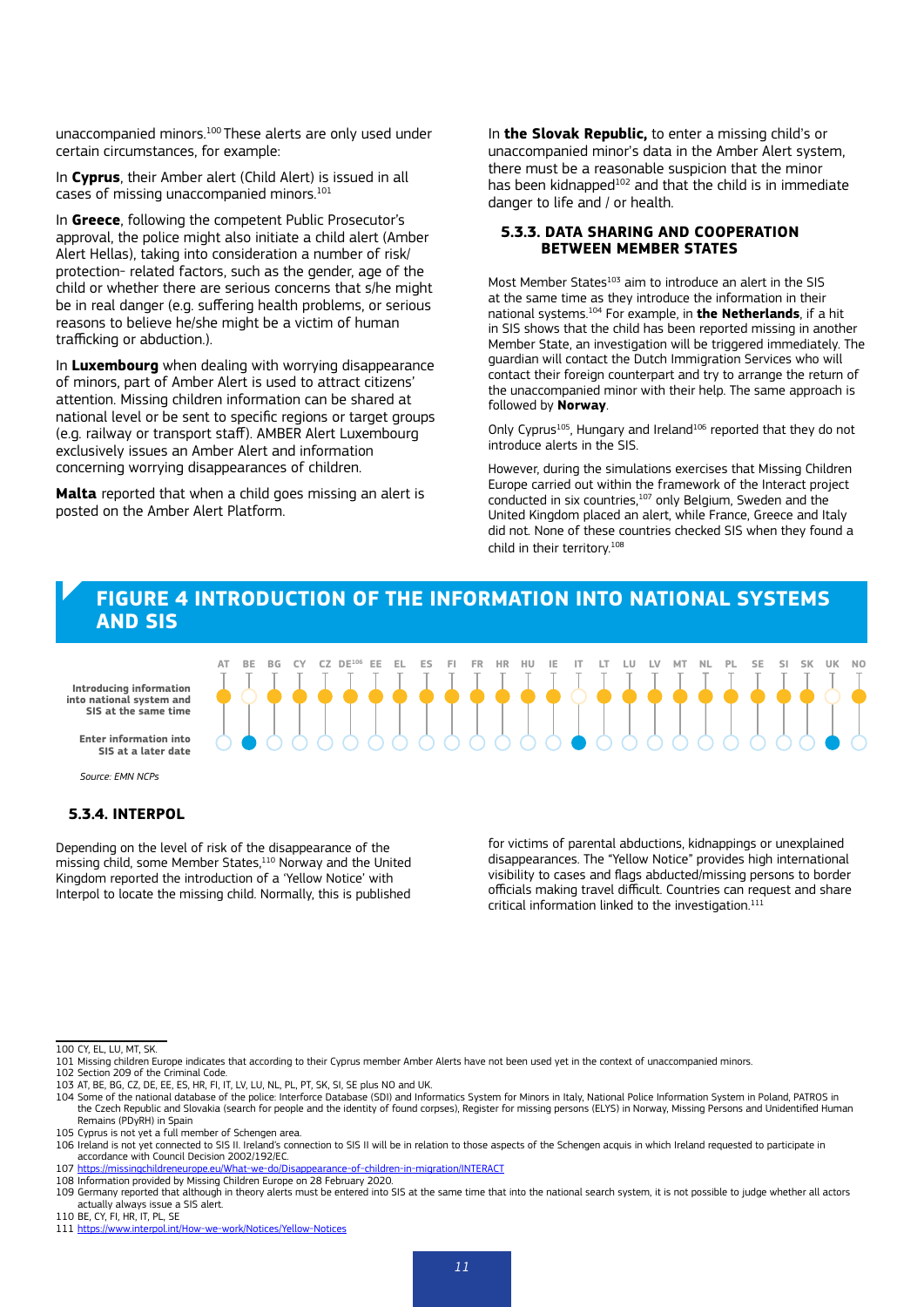#### **FIGURE 5 MEMBER STATES ISSUING A YELLOW NOTICE THROUGH INTERPOL FOR MISSING UNACCOMPANIED MINORS**

**Issue a yellow notice through Interpol**

**notice through Interpol**

**CZ X112 EFSUE a yellow notice**  $\bigcirc$  $\bigcirc$  $\bigcirc$  $\bigcirc$  $\bigcirc$  $\bigcirc$  $\bigcirc$  $\bigcirc$  $\bigcirc$  $\bigcirc$  $\bigcirc$  $\bigcirc$  $\bigcirc$  $\bigcirc$  $\bigcirc$  $\bigcirc$  $\bigcirc$  $\bigcirc$  $\bigcirc$  $\bigcirc$  $\bigcirc$  $\bigcirc$  $\bigcirc$  $\bigcirc$  $\bigcirc$  $\bigcirc$  $\bigcirc$  $\bigcirc$  $\bigcirc$  $\bigcirc$  $\bigcirc$  $\bigcirc$  $\bigcirc$  **ES ANGELER ANGELER ANGEL ANGEL ANGEL ANGEL ANGEL ANGEL ANGEL ANGEL ANGEL ANGEL ANGEL ANGEL ANGEL ANGEL ANGEL ANGE Here** is sue a yellow **ARC COMPOSED BOOM** AT BE BG CY-CZ<sup>111</sup> DE EE EL ES FI FR HR HU IT LT LU LV-NL<sup>112</sup> PL SE SI SK UK-NO

#### *Source: EMN NCPs*

#### **5.3.5. EUROPOL**

Only **Finland** reported that they **may** contact Europol with regard to the disappearance of an unaccompanied minor, if relevant.

#### **5.3.6. USE OF EURODAC FOR COMPARISON PURPOSES IN CROSS-BORDER INVESTIGATIONS**

Some Member States<sup>114</sup> and Norway use Eurodac for fingerprint comparison purposes. The available personal data of missing children shall, as far as possible, be stored in the SIS, along with other identification material (fingerprints, photos, DNA profile<sup>115</sup>). This enables the Member States to carry out comparisons with SIS, and where allowed by the relevant legislation with Eurodac, using biometric data through their national applications.

In **Finland**, when an unaccompanied minor applies for asylum, the police or Border Guard registers the asylum application in the Finnish Immigration Service's electronic case management system (UMA), as well as the Police register (Patia). The UMA system makes an automated check in EURODAC and SIS, to determine if the minor has an asylum claim or is reported missing in another Member State. If the minor is registered in Eurodac, the Finnish Immigration Service requests further information from the other Member State. Even when there is no EURODAChit, further information can be requested if there are reasons to believe that the minor has been residing in another Member State.

In **Sweden**, fingerprints are taken of all asylum seekers over 14 years. These are then run via Eurodac to establish if the applicant has been in another country. If the child is to be considered within the Dublin Regulation, the Migration Agency will contact the other state where the child has been registered to exchange information for further processing of the case.

**Norway** uses Eurodac when an unaccompanied minor is found on Norwegian territory, to investigate whether s/he applied for asylum in any other Member State. If the unaccompanied minor has applied in another Member State, the unaccompanied minor will be returned in accordance with the Dublin Regulation. If the unaccompanied minor has not applied for asylum elsewhere s/he may apply for asylum in Norway and have their case processed there.

#### **5.3.7. OTHER RESOURCES USED DURING THE INVESTIGATIONS**

Other databases that are used by Member States include the Automated Fingerprint Identification System, as is the case in

115 Storage of DNA in SIS will be possible only with new generation of SIS from 2021.

Italy. In **France**, the Mission for Unaccompanied Minors checks in its database if the minor is known and if they were entrusted to a child welfare service. If this is the case, it transmits the contact details of the child welfare service to the Red Cross so that the latter can get in touch with them.

**Latvia** sends an alert on a missing child with detailed information on the minor to neighbouring countries through the National Coordination Centre of the State Border Guard and inform contact points at the borders with Lithuania and Estonia.

**Luxembourg** uses the Restoring Family Links Network of the International Federation of the Red Cross, which helps people looking for family members of unaccompanied or separated minors and minors (Tracing).

### 5.4. SEARCHES AND INVESTIGATIONS – ASSISTANCE FROM CIVIL SOCIETY

Searches and investigations start after the report has been filed with the police and are prioritised in accordance with the kind of alert that was issued. In **Bulgaria,** immediately following the introduction of the alert, the unaccompanied minor is declared as a 'searched for' person at national level, and any follow-up data will be added to the information provided in the report. **Croatia** begins the search immediately, and if after 24 hours the child has not appeared, the police activates a plan for the intensive search of the child.

Some Member States have reported involving different actors in the search – notably civil society and guardianship services - who provide additional support to police investigations.

<sup>112</sup> Only in justifiable cases.

<sup>113</sup> In the Netherlands Yellow Notices are used, but not as a standard. When a case meets the criteria, a Yellow Notice is issued, regardless from nationality or background of the missing person. 114 AT, BE, DE, EL, FI. In Belgium, at the request of the police, the Immigration Office can check the fingerprints of the minor (if they have them) in Eurodac. In Germany,

unaccompanied minors can be registered in the Central Register of Foreigners (AZR) upon their entry and thus independently of an asylum application (Section 42a subs. 3a SGB<br>VIII). As of 1 April 2021, the minimum age for t and 9 of the Residence Act).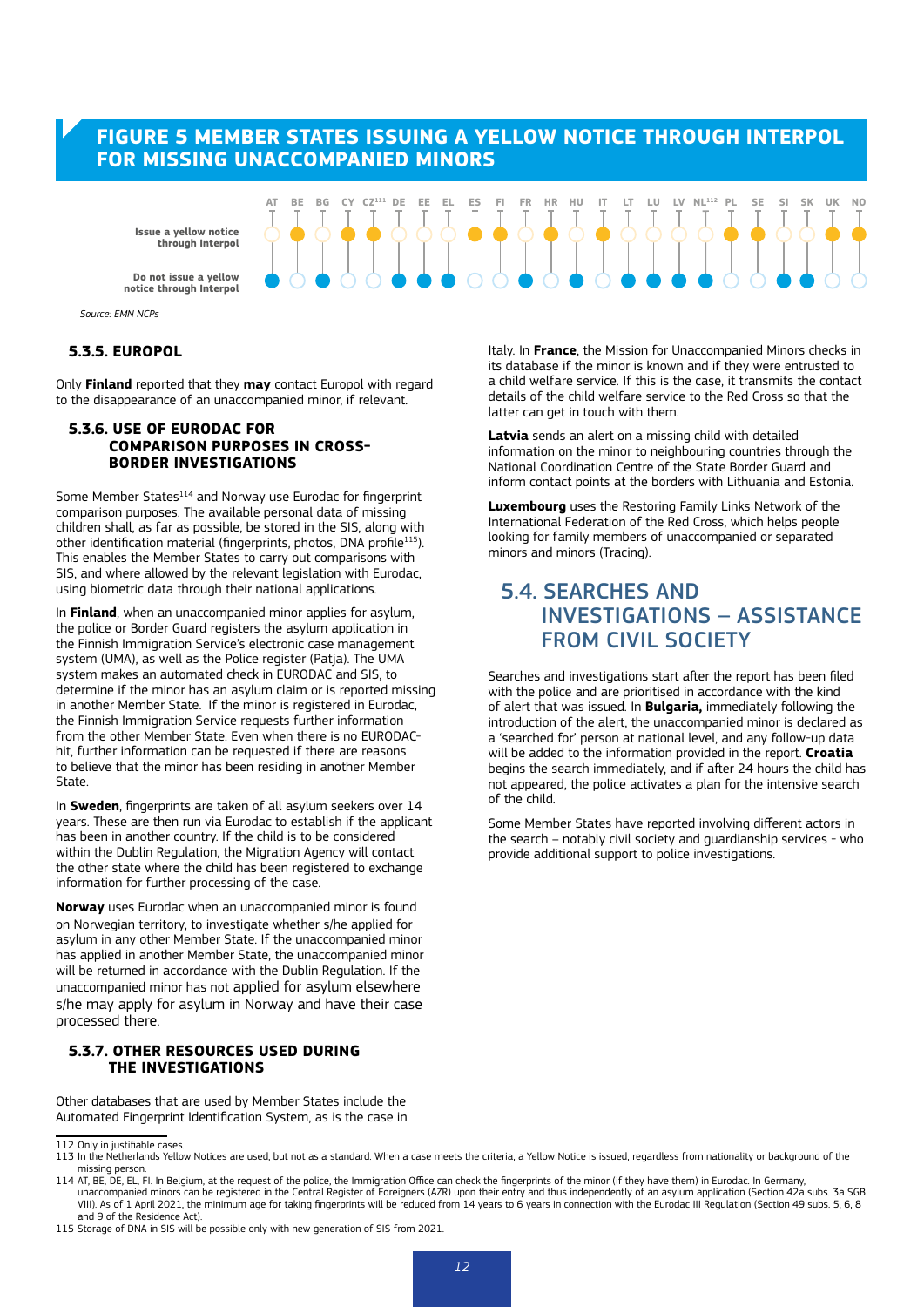#### **Case reported within the framework of the INTERACT Project, coordinated by Missing Children Europe**

In August 2017, a child protection officer from an NGO working for the safeguarding and protection of refugee and migrant children reported the disappearance of six unaccompanied minors at risk of trafficking and who were outside of the protection system in Italy. The caller suspected that the minors were probably on the move to leave Italy and were heading towards France or England. The case was not reported to the competent law enforcement agency because the NGO was about to end its activity due to lack of funding. Anyway, the hotline suggested to report the case to the law enforcement agency, but this was unsuccessful because of lack of proper information and translation. Follow-up on the case was not possible because the NGO closed, and the law enforcement agency did not provide further information.

In **Belgium,** the distribution of notices to the public of missing persons is a task reserved to the Missing Person's Notice Service of the Federal Judicial Police.116 These missing persons' notices are distributed widely via as many media channels as possible (audio-visual, $117$  press, websites, social media, etc.). The notices are only distributed by the police after a request from the public prosecutor or from the court of instruction in charge of the case has been made. In addition, Child Focus develops several actions in regard to the disappearance which include: a) the dissemination of missing persons notices<sup>118</sup> (except the ones issued by the courts); b) the receipt and immediate transmission to the judicial authorities of any information on the disappearance and followup of the disappearance information; and c) cooperation by the case manager with the actors responsible for the investigation. It can also proceed to distribute a discrete flyer if the region where the child may be located is known. This is always done in

consultation with the police. Investigations of a judicial or police nature which are regulated by the Code of Criminal Procedure and by laws regulating the conduct of the police services, are the exclusive competence of the judicial authorities and the police services. Child Focus cannot conduct a police analysis of the registered data in the context of the handling of a specific file.

Another form of support to police investigations searching for missing unaccompanied minors is the use of national hotlines. **The network of 116 000**<sup>119</sup> **hotlines for missing children operates across borders with the police in cases of missing unaccompanied minors**. It is coordinated by **Missing Children Europe**, a federation of 31 members in 26 countries in Europe working against the issue of child disappearances. The 116 000 hotlines are operational in 27 Member States and also in Albania, Switzerland, Serbia, Ukraine and the United Kingdom. In most countries, hotlines are managed by NGOs e.g. Child Focus in **Belgium**, the Smile of a Child in **Greece**, while in few countries, the hotline is run by a law enforcement (e.g. SOS Alarm120 in Sweden). 116 000 hotlines regularly collaborate on cross-border cases of missing children, aiding law enforcement investigation, coordinating publicity appeals (if requested), providing information and support to agencies, family members and carers involved and running training on case management and response. 116 000 hotlines also play an important role in preventing disappearances through training, research and awareness-raising campaigns.

In **Latvia**, a helpdesk for the search for missing minors, accepts calls related to missing minors and passes this information to the police, provides advice and support to those responsible for the missing minor and provide support in the investigation. This service operates 24/7 and is provided by the Ministry of the Interior.

In **Estonia** the procedures are the same as in Latvia, but the service is provided by the Social Insurance Board. In addition to phone calls, the service can be accessed via a website, e-mail, chat or Skype.

## **6. POLICE COOPERATION, INVOLVEMENT OF EU AGENCIES AND OTHER CROSS-BORDER NETWORKS**

## 6.1. CROSS BORDER COOPERATION TOOLS

Normally all exchanges of cross-border information are carried out between the law enforcement agencies through the **SIRENE121 Bureau** and the **National Contact Bureau of Interpol.**

**Most Member States (AT,122 BE, CZ,123 EL, ES, HR, DE, EE, FI, IT, LV, LU, NL, MT, PL,124 SK,125 SI, SE), Norway and the United Kingdom126** informed that the information related to missing children reported by them can be consulted by other Members States using the SIS through the SIRENE Bureau.

<sup>116</sup> Central Directorate of Operations concerning Judicial Police. This is done in accordance with the Ministerial Directive C-2005/09521 of 01/07/2005.

<sup>117</sup> The federal police have concluded a partner agreement with broadcasting companies (television) in Belgium (VRT, RTBF, VTM and RTL-TVI). The missing person's notices are also made available to other media via the Belga press agency. These media are free to copy these notices.

<sup>118</sup> Child Focus usually proceed to a public missing person's notice in the case of a very worrying disappearance, because other investigation techniques have been exhausted or because there is a certain track to explore.

<sup>119</sup> The 116 000 is the single EU hotline number for missing children, created after the European Commission adopted in 2007 a decision reserving the 116 000 telephone number in all Member States as a hotline for reporting missing children. The hotline service was further reinforced in 2009 through the Universal Service Directive (2009/136/EC) and, more recently, through the European Electronic Communications Code providing that, "Member States should maintain their commitment to ensure that a well-functioning service for reporting missing children is actually available in their territories under the number '116000'". Information provided by Missing Children on 28 February 2020. 120 The SOS operators handle the calls as an emergency call to 112 but ask questions according to a special interview support, before the call is forwarded to the police, who then

do a deeper interview. 121 Supplementary Information Request at the National Entries of the Schengen Information System. Each Member State operating SIS has a national SIRENE Bureau, operational

<sup>24/7,</sup> that is responsible for any supplementary information exchange and coordination of activities connected to SIS alerts. 122 Member States are enabled to also carry out comparisons with Eurodac.

<sup>123</sup> The alert is automatically created in the SIS according to the Article 32 of the Council Decision 2007/533/JHA. Data in line with the SIS rules are provided (alphanumeric and biometric data based on availability).

<sup>124</sup> Even though other MS do not have access to the National Police Information System, the information included in the system is replicated in the SIS.<br>125 The Patros system is synchronized with the SIS so the other Member

<sup>126</sup> The Police database ELYS is synchronized with the SIS.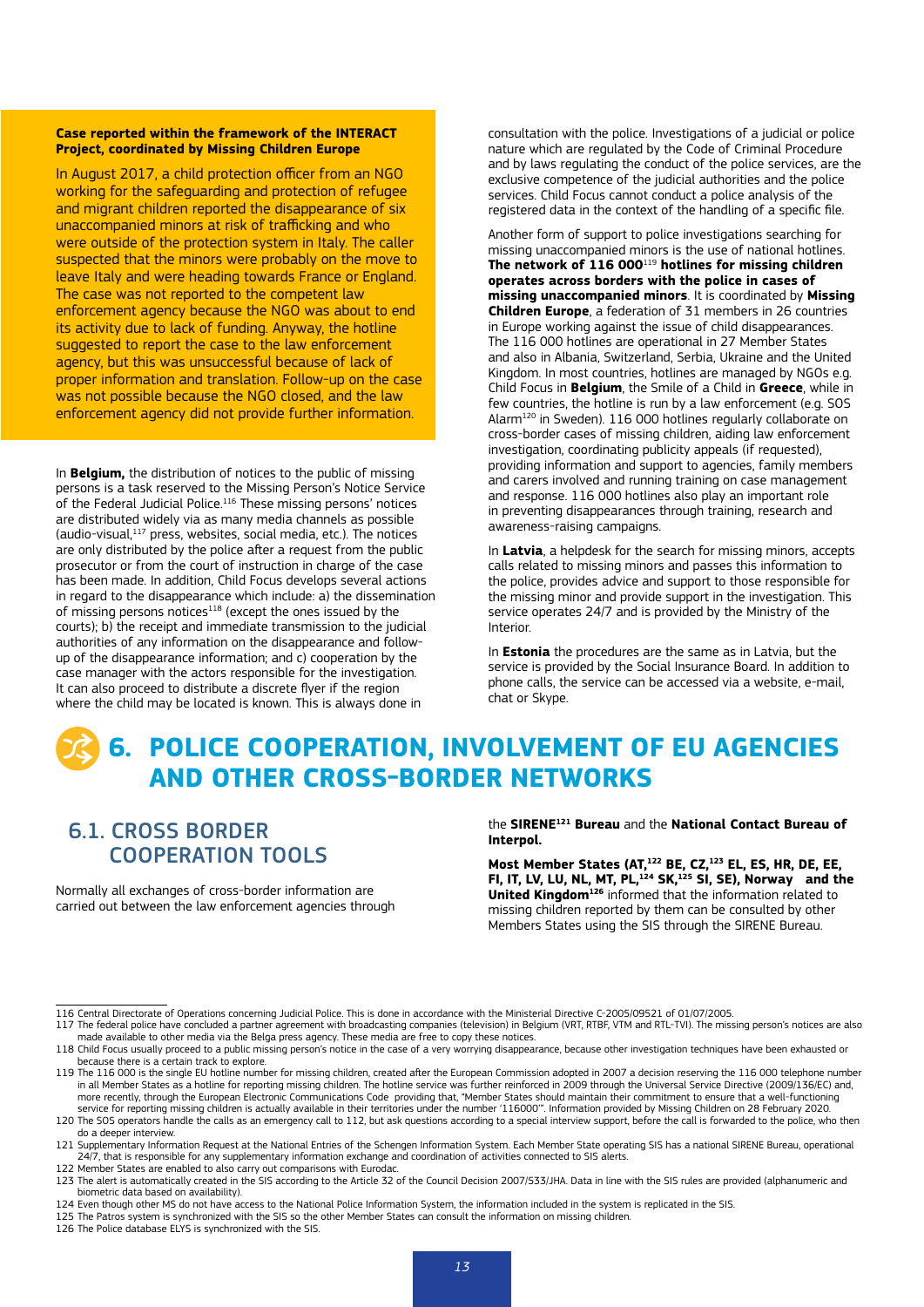Seven Member States, (**Belgium**, **Bulgaria**, **France**, **Hungary127**, **Ireland**, **Italy128** and **Lithuania129**) and Norway reported that information about missing unaccompanied minors is not registered in systems that can be consulted by other Member States. Therefore, information from national databases is not shared directly. In **Italy**, information about missing minors can be requested from public bodies in charge of unaccompanied minors-related activities. **Malta** reported that the police or the Office of the Refugee Commission will do the follow-up and will inform the Agency of the Welfare of Asylum Seekers of any new developments. If a minor is detected in another Member State, the Vice Squad will be informed immediately.

In cooperation with all Member States and several international organisations, Frontex developed a dedicated publication "VEGA Children at borders", aiming to enhance border guard officers' awareness of children (minors) crossing the external sea border of the EU, unaccompanied or not. It can improve identification of children on the move at risk at EU external borders, while ensuring respect for child rights and enhancing activities against criminal threat to their safety and refer them to the welfare and protection institutions, if required.130

Extensive discussions are ongoing on the future role and expansion of the EUROSUR system $131$  and the possibility for the system to be better used for the purpose of detecting, preventing and combating irregular immigration and cross-border crime and contributing to ensuring the protection and saving the lives of migrants. But, at this stage, it is cannot be used for the purpose of identifying missing children, as the exchange of this kind of personal data is prohibited.132

## 6.2. OTHER FORMS OF **COOPERATION**

Another form of cooperation is the **PEN-MP**, the Police Expert Network on Missing Persons, initiated by the AMBER Alert Europe foundation. The PEN-MP was recognised on 18 October 2019 by the European Council with its formal affiliation to the Law Enforcement Working Party (LEWP) as an expert network. The network consists of 50 police law enforcement missing person experts from 21 countries, most of which are EU Member States. It focuses on three areas:

- Enabling its members to quickly contact and consult each other about missing (children) cases;
- Providing training and developing training material for its members and other law enforcement authorities on how to deal with missing persons (children) cases;
- $\blacksquare$  Offering expertise to contribute to the debate on EU policy regarding missing persons (children) through its members.

Currently, the PENMP is chaired by the Ministry of the Interior of the Republic of Slovenia.

**AMBER Alert Europe** is primarily responsible for the administrative and logistical support of the PENMP, including its Public Affairs. It facilitates the PENMP's expert training

sessions and supports, manages and supervises the EU-funded PENMP projects. These activities are strictly separated from the operational police activities of the PENMP. The exchange of operational police information takes place through the official channels (such as SIS and SIRENE, SIENA, and INTERPOL), also respecting the EU legal framework plus relevant legislation, directives and regulations relating to privacy and data protection.133

In **Italy,** the State Police is part of the PEN-MP since the launch of the initiative in 2014. Moreover, in 2018, the Italian State Police joined the international network coordinated by the International **Centre for Missing and Exploited Children - ICMEC,** an American organisation that collaborates with the Department of Justice of the Government of Washington.

The website of the State Police dedicated to missing children (it.globalmissingkids.org), is still part of the "World Network for Missing Children" Global Missing Children Network - GMCN coordinated by ICMEC (which currently includes 30 countries). On this website "posters" of missing children with a wide media impact are published and, for "long-term" cases, age-progressed images are posted. The website has been using an IT platform (GMCNgine created by ICMEC). Since 2018 the website uses artificial intelligence and facial recognition technology to analyse the contents of the web (including the dark-web) to compare images of missing children and identify possible matches, thus providing useful indications for the location of the children themselves.

Every year, the GMCN partners meet in a different country for the annual conference and training. During the last conference in Lisbon (December 2019) issues of interest on missing children were addressed, such as risk assessment criteria and alerts, awareness-raising campaigns related to the International Missing Children Day (25 May), missing children and migration. In 2020, the annual conference will be organised in Rome by the Central Anti-Crime Directorate of the State Police, along with an ad-hoc multi-agency training for police officials**.** 

In **Greece**, the Hellenic Police also publishes the data on missing children in cooperation with the Greek NGO "Smile of the Child", whose mission is to provide assistance to missing children or children in difficult situations.

## 6.3. DETECTION OF A MISSING CHILD IN ANOTHER MEMBER STATE

All Member States with the exception of Belgium reported that they contact the Member State that first issued an alert if they have detected and identified the missing unaccompanied minor on their territory. As mentioned above, the communication is done through the respective SIRENE bureau.<sup>134</sup>.

However, Missing Children Europe ran several simulations<sup>135</sup> on cross-border disappearances in several Member States<sup>136</sup> and indicated that cross-border collaboration did not happen in practice in any of these countries.

<sup>127</sup> The Warrant Registration System is only accessible to Hungarian authorities.

<sup>128</sup> Currently, institutions entitled to access data of "Informatics System for Minors" are: Regions (competent for authorization/accreditation of UAMs' reception facilities); Municipalities; Prefectures - Territorial office of the Government, Police Authorities. However, the Ministry of Labour and Social Politics - within the limits imposed by the national and European regulation on data protection – may communicate data contained in the "Informatics System for Minors" to other public administrations which carry out activities

relating UAMs. These public administrations act as a contact point for other Member States interested in data about missing UAMs. 129 However, Migration Department handles the database on unaccompanied minors in LT, receives information on dissapearances and provide information and consultations to the

other MS when needed.

<sup>130</sup> Information provided by Frontex on 19 February 2020.

<sup>131</sup> Regulation (EU) No 1052/2013 of the European Parliament and of the Council of 22 October 2013 establishing the European Border Surveillance System (Eurosur) included now in Regulation 1896/2019 on the European Border and Coast Guard.

<sup>132</sup> Information provided by Frontex on 19 February 2020.

<sup>133</sup> https://www.amberalert.eu/police-expert-network/

<sup>134</sup> In Cyprus, the communication is done through Interpol.

<sup>135</sup> Within the framework of the INTERACT project which was assessing practices in the protection of missing unaccompanied children.

<sup>136</sup> BE, EL, FR, IT, SE and UK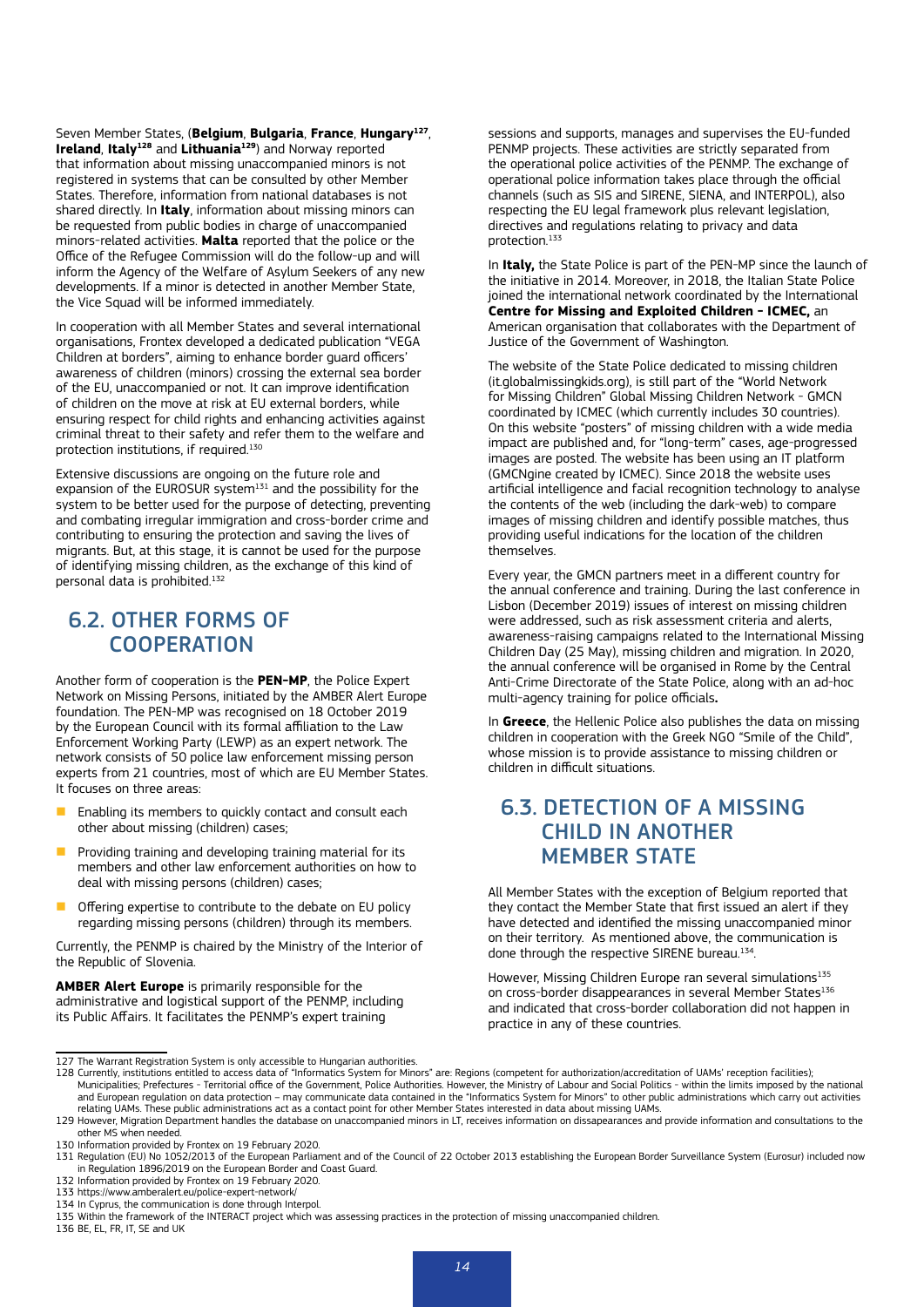#### 6.4. WITHDRAWING ALERTS

All Member States and Norway can withdraw their alerts $137$  in the event that a missing unaccompanied minor is found either on their territory or in another Member State. However, in practice, this is not always respected. Germany reported that in certain cases when the minor is found the withdrawal of the alert is not (always) done.

Also, the practices vary between Member States. In some Member States the alert is withdrawn as soon as the unaccompanied minor is detected<sup>138</sup>. **Bulgaria** writes an observation note when withdrawing an alert. In **France**, the alert is withdrawn within 24 hours from the moment the minor is found. In the **Czech Republic** the alert is deleted as soon as the minor is repatriated, or the case is solved.<sup>139</sup>

## **7. IMMEDIATE PROTECTION MEASURES AND REFERRAL MECHANISMS**

All Member States<sup>140</sup> and Norway reported that once the child has been found, internal frameworks provide that protection measures are immediately taken for the child, as the child becomes their responsibility. In this situation the Member State has several options:

- **1.** The minor becomes the responsibility of the State that found him/her and the child is taken care of by the child protection services. In case the residence status of the minor is found to be irregular and the Member State does not have a system in place to place them, the minor will be placed in a reception facility.
- **2.** The minor is returned to the Member State that issued the initial alert. The return can only be made following consultation with the requesting Member State and taking into consideration the best interest of the child.
- **3.** If the unaccompanied minor expresses that s/he wants to return to his/her country of origin and that s/he has living relatives willing to take care of him/her, the minor can be returned to his/her country of origin instead to the requesting Member State, following an evaluation by the migration services and in consultation with the requesting Member State. .

**In Austria,** if the minor is detected and there are no persons living in the territory who have custody over the child, the child will be taken into state custody. In the case of children who have not applied for international protection, the youth welfare service is the competent authority. In **Spain,** the necessary inquiries take place and the judicial authority as well as the Prosecutor are informed. In **Croatia** and **Estonia141,** the child will be referred to the social welfare authority. **Finland**, **France, Hungary, Ireland<sup>142</sup>** and the Slovak Republic place the minor in an adapted children's facility/care placement after having contacted the Member State that issued the alert. This placement will last until a final decision is taken about which country will take care of the child. In **Italy**, it is the municipality where the minor is found that will take care of the child. However, the General Directorate for Immigration and Integration Policy shall be informed of the detection of the minor. However, the General Directorate for Immigration and Integration Policies of the Ministry of Labour and Social Policies should be informed about the presence of the unaccompanied minor on the Italian territory and about the protection measures adopted with regard to him/her.

In **Belgium,** once the child is detected, they will be taken in charge as for any other unaccompanied minor. The Guardianship Service has to be contacted and a special registration form for unaccompanied minors has to be filled out and sent to the same service. As soon as possible, a guardian should be appointed. When an unaccompanied minor presents him/herself at the Immigration Office, specialised staff will be present and place the child in a secure and child-friendly environment. When an unaccompanied minor is directly referred to a reception facility, a specialised team will be present at the Observation and Orientation Centres of Fedasil to give the child all the necessary information and protection. The Child Protection Services are not present during the registration process, but if necessary, the guardian can request their intervention and/or support.

In the **Czech Republic** upon the detection of the unaccompanied minor on the territory, the Social and Legal Child Protection Authority (OSPOD) is notified immediately. Care begins immediately when the OSPOD employee takes custody of the unaccompanied minor, assuming full responsibility to act in the child's best interests and provide the necessary support. This mainly entails a petition for a preliminary injunction placing the unaccompanied minor in an appropriate environment. The court must decide within 24 hours. Upon issuance of a preliminary injunction, the unaccompanied minor gains entitlement to stay in the territory of the Czech Republic. Once a preliminary injunction has been issued, all necessary care will usually be provided by the Facility for Children-foreigners with cooperation of OSPOD, whose employee will be designated as guardian for the child. The OSPOD has the obligation to inform the country of origin of minors who are not applicants for international protection in order to search for their parents. After investigation of the situation, the children are either passed on directly to the parents or to institutional care in their country of origin. In other case, relevant OSPOD coordinates the steps to place the UAM to some kind of long-term substitute care in the Czech Republic

In the context of the Dublin Regulation procedures which only applies to unaccompanied minors who have applied for international protection, in **Greece** the Asylum Service proceeds with assessing the best interests of the child, which included evidence assessment and/or follow up of the unaccompanied minor's whereabouts, situation and location (through EURODAC, Dublinet, Embassies), as long as Greece remains the responsible Member State for the unaccompanied minor until his/her family reunification or until the safe transfer to another Member State is carried out.

**Latvia** provides placements for unaccompanied minors, not only in the child-care facilities, but depending on the status of unaccompanied minor, also in accommodation centres, with a foster family, etc.

In **Sweden,** if a missing unaccompanied minor is discovered by the police or the authorities, the social services in the municipality

<sup>137</sup> National alerts as well as SIS alerts and when applicable Interpol "Yellow Notice".

<sup>138</sup> IT, LU and SE. In Italy, if the minor is not found, this alert will remain until the minor turns 18 years of age. Luxembourg only withdraws the alert if the Member State which found the minor has taken provisional care of the minor.

<sup>139</sup> However, in the case of the Facility for Children-foreigners (ZDC), the missing minor is deleted from its internal "search" list not only if the minor is found but also in case the court decision about the placement of this child to ZDC is cancelled or lost its validity.

<sup>140</sup> Malta reported that to date they never encountered cases of unaccompanied minors who applied for international protection with them after being marked as missing in another Member State.

<sup>141</sup> The Police will inform the Social Insurance Board Child Protection Department about a detected/found minor.

<sup>142</sup> The child remains under the care and responsibility of Tusla.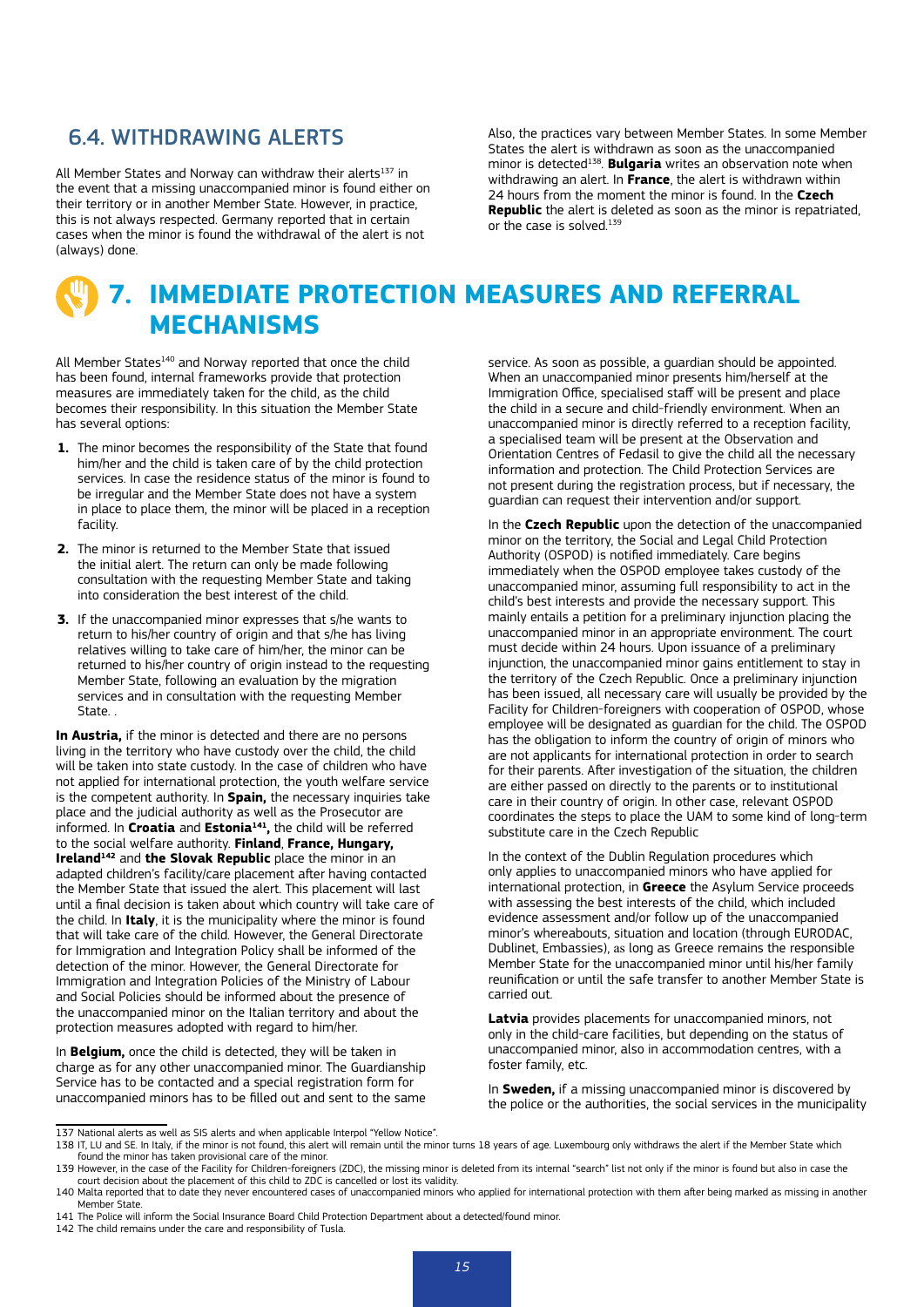where the minor is found will be informed immediately and given primary responsibility for the care and well-being of the child. The social service then contacts the Migration Agency to investigate whether a new asylum application needs to be made depending on whether the previous asylum application has been closed.

In the **United Kingdom**, in accordance with the national emergency child protection arrangements, the child will be placed in care and becomes a 'looked after child'.

## **8. COLLECTING DATA ON MISSING CHILDREN**

## 8.1. WHAT DATA IS COLLECTED ON MISSING UNACCOMPANIED MINORS?

All Member States reported that information is collected<sup>143</sup> on the personal characteristics of the minor such as name (first and last names), nicknames, names of the parents, identification number, age, gender, nationality,<sup>144</sup> life habits, characteristic features (i.e. tattoo, missing teeth), physical description, clothes, mobile phone number and on the circumstances of his/her disappearance (i.e. date, place, location), and the level of risk of the disappearance. Member States also try to access the social network of the minor (i.e. friends, family members, teachers, social workers but also his/her social media) to find the motives of the disappearance and for any indication of where the minor might be.

The police collect photographs and fingerprints<sup>145</sup> if available (for comparison purposes with databases). Some Member States collect DNA samples (if available) and any other pieces of evidence that will be useful for the investigation. However, only **Germany** reported that a DNA profile is created if DNA analysis-capable material can be secured, and this is done only in the event of a serious presumed death (e.g. after finding a suicide note or due to the special circumstances of the missing persons) and persistent missing persons. In **Italy,** the "AM Form" is compiled by the Forensic Police to implement the Ri.Sc. database (Missing Persons Search) to check possible matches with the data of unidentified corpses.

The **United Kingdom** was the only country to answer that no information on nationality or country of origin is collected.

## 8.2. WHO COLLECTS THE DATA ON MISSING UNACCOMPANIED CHILDREN?

In principle, in the majority of responding Member States, it is the police<sup>146</sup> that collects the data on missing unaccompanied children. In some other Member States, the Immigration Services also collect the data (e.g. the Situation Centre of the Finnish Immigration Service, from the electronic case management system (UMA) in Finland, the Migration Department in Lithuania, Ministry of Labour and Social Policy in Italy and SEF in Portugal),

in others the Border Guard147 **<sup>148</sup>**. In **Cyprus**, the Social Welfare Service carries out this task and in Hungary, it is the Children's Centre.149 **Ireland** reported that data on children missing from State care, including unaccompanied minors, is collected by Tusla, the Child and Family Agency150. **Malta** reported that the coordinator of the reception centre and social worker update any missing unaccompanied minors in the database of the reception centre. However, **Belgium** and **France** noted a lack of recording and centralisation of the data. **France** also reported that the recorded data are fragmented between different institutions (Child Welfare Services, Judicial Protection of Juveniles, police and gendarmerie) plus there are technical limitations.

In the **United Kingdom** it is the Department for Education and in **Norway** the reception centres work closely with the Directorate of Immigration and the police.

In **Belgium,** the General National Database of the police does not specify if the disappearance concerns an unaccompanied minor, and there are other actors that collect information on missing unaccompanied children besides the police, such as: Child Focus,<sup>151</sup> Fedasil (in its digital residents' database, but data is only from unaccompanied minors that went missing from a reception facility), the Guardianship Service, and the Immigration Office (but only the data of those missing unaccompanied minors that were reported to them).<sup>152</sup>

In **Croatia**, data about alerts on missing unaccompanied minors is collected in the Ministry of Interior (MoI) information system. This data is only available upon request from the MoI IT department. The main problem is that once the unaccompanied minor is found the alert is deleted from the system.

In the **Czech Republic**, there are two possibilities to collect data: 1) extract some data from police database where all missing persons are registered; 2) the Office for International Legal Protection of Children collects the data provided by the local social authorities (however these data can be incomplete, because not all local social authorities provide this kind of information).

With regard to the collection of information concerning unaccompanied minors going missing, good practices were reported concerning the collection of data by the reception centres. In **Greece**, the National Centre of Social Solidarity (EKKA) has developed a database<sup>153</sup> to collect information regarding the capacity of different accommodation facilities (short term and long term), and to store information and create a profile for each unaccompanied minor that was referred or placed

<sup>143</sup> These data are primarily collected for practical use and not always accessible for creating statistics.

<sup>144</sup> Malta also collects information on race.

<sup>145</sup> In the Netherlands fingerprints are collected from minors since the age of 6 years of age. In Germany, with the Second Data Sharing Improvement Act, which came into force on 9 August 2019, further measures were taken to register unaccompanied minors. Unaccompanied minors can now be registered in the Central Register of Foreigners (AZR) promptly upon their entry and thus independently of an asylum application (Section 42a subs. 3a SGB VIII). In addition, as of 1 April 2021, the minimum age for taking fingerprints will be reduced from 14 years to 6 years in connection with the EURODAC III Regulation (Section 49 subs. 5, 6, 8 and 9 of the Residence Act). 146 In Poland it is the police which keeps records of the disappearances and not the Border Guard.

<sup>147</sup> EE, LV, PL.

<sup>148</sup> The Police and Border Guard Board

<sup>149</sup> The Károlyi István Children's Center provides daily information to the institution maintainer and the sectoral management ministry according to the criteria specified by the child protection sectoral management.

<sup>150</sup> Ireland reported only on data collected by Tusla, the Child and Family Agency on unaccompanied minors in State care who go missing. Data is collected by Tusla's Office of the Chief of Operations. Tusla's UAM service provides the relevant data on children going missing from care to a central collection point in the chief operations office.<br>151 Their database does not include all the disappearanc

<sup>152</sup> A minor who is known to the Immigration Office has an electronic file at the Immigration Office. In the event of a disappearance, requests from the police and the answers of the Immigration Office will be classified in this file.

<sup>153</sup> It only contains the data of unaccompanied minors who are hosted in the accommodation facilities. (It contains all the UAMs referred to EKKA for placement not only those who are already accommodated). Data of unaccompanied minors who are not hosted in the facilities is collected in the police database for missing persons. Additional data related are already accommodated). Data of unaccompanied to unaccompanied minors is collected by The Smile of the Child which handles the 116000 hotline.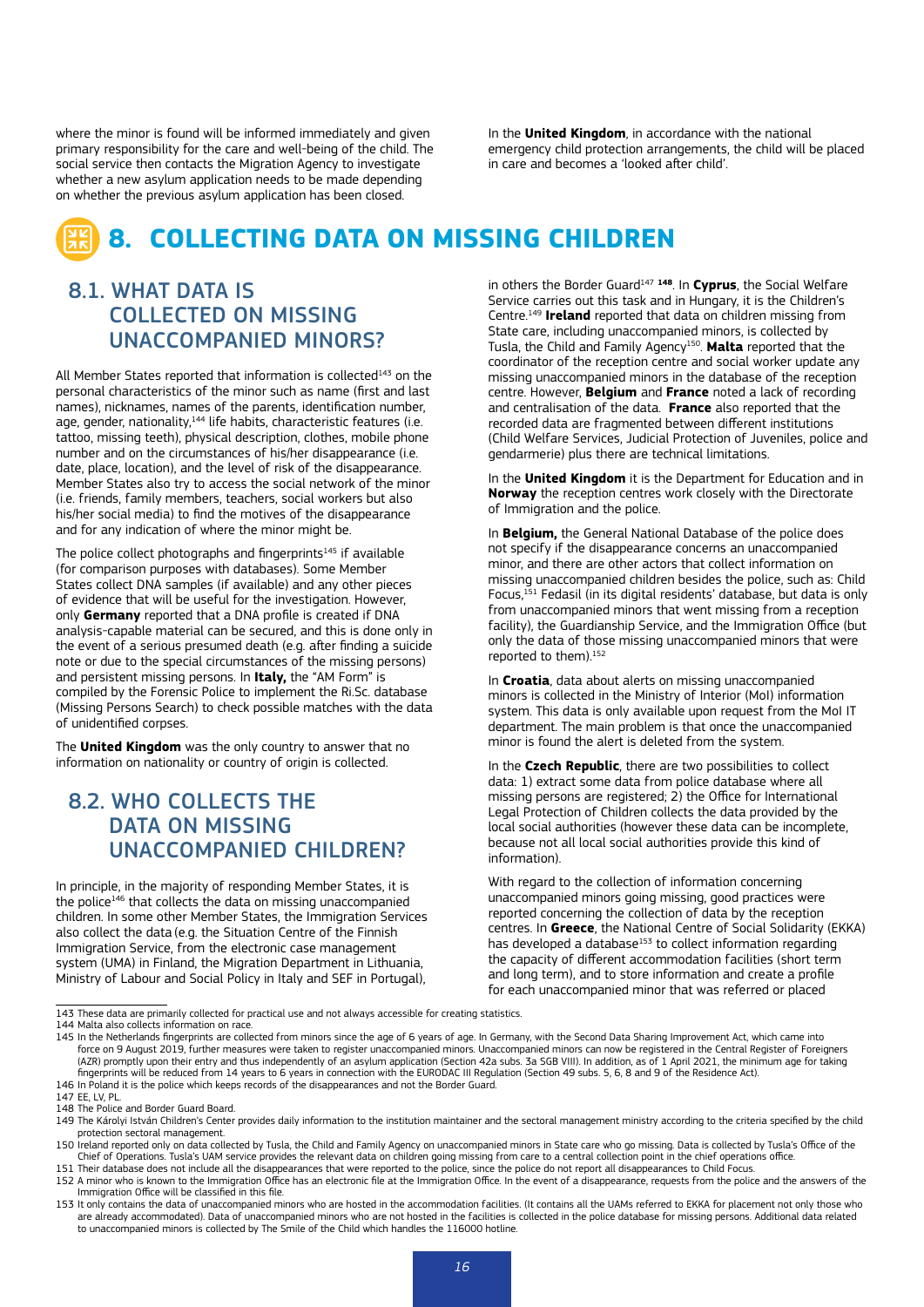in an accommodation facility. Meanwhile, legal provisions for the Unaccompanied Minors Registry and the Accommodation Centres Registry (for unaccompanied minors) have been adopted. Through this process, EKKA is able to monitor the situation and it is mandatory for all referral actors (Police, Asylum Service, Reception and Identification Centres (RICs), NGOs) or accommodation providers to report to EKKA every time an unaccompanied minor absconds from their facilities.

In **Italy**, the Law No 47/2017 established at the Ministry of Labour and Social Policy the "National Information System for Unaccompanied Minors" (SIM). This system takes the form of a census information system, aimed at recording the entry of the minor into the national territory, regardless of their status as an applicant for international protection, and to monitor their subsequent reception path. For each minor, personal data, any identity document held, the placement and information relating to administrative procedures concerning him/her (such as, for example, the request for international protection), the reception path and his/her possible removal are recorded in the system. The public bodies responsible for the reception and protection of unaccompanied minors (first, the local authorities, responsible for taking charge of minors) have access to the SIM and can view and enter data pertaining to them within it. The reports concerning unaccompanied minors made by the Public Security Authorities and the Juvenile Courts are entered in the SIM by the competent office. The SIM also records information concerning missing unaccompanied foreign minors, namely the date and place of disappearance, as well as all previous reports of disappearance or tracing. Such information remains recorded in the SIM until the minor reaches the age of majority or if he/ she is tracked the national territory. A protocol was also signed with the Government's Special Commissioner for Missing Persons, aimed at sharing the information contained in the SIM on unaccompanied minors reported missing.

In **the Netherlands** registrations of unaccompanied minors going missing are made by several organisations which work with unaccompanied minors (such as the reception organisation for asylum seekers (COA) and the guardian agency for unaccompanied minors (Nidos) or have a task in registration and investigating missing people in general (police). Registrations about missing unaccompanied minors are made within the scope of the tasks of these organisations. Each of them uses their own definitions, directly derived from their specific tasks and applicable laws. As a result, the numbers generated by the different organisations can deviate, as can the registered details. However, the Dutch Minister of Migration recently announced in a letter to the Dutch parliament (23 March 2020) the concerned organisations agreed on the use of more joint definitions.

In **Norway**, the data is electronically registered at the reception centres. The reception centres and the Directorate of Immigration have a shared system which allows updated information to be shared when an unaccompanied minor goes missing.

The **network of hotlines for missing children** collects and analyses data related to cases of missing unaccompanied children reported to the 116 000 hotlines on an annual basis. Data is broken down in five groups of missing children: Missing children in migration, runaways, parental abduction, criminal abductions, lost or injured children, otherwise missing children.<sup>154</sup>

## 8.3. WHICH CATEGORIES OF MINORS ARE INCLUDED?

Member States reported that they do not differentiate between different groups of missing children when it comes to data collection.

## 8.4. DOES THE DATA INCLUDE MISSING UNACCOMPANIED CHILDREN WHOSE AGE ASSESSMENT HAS NOT YET BEEN CONCLUDED?

In 12 Member States, Norway and the United Kingdom, the data registry also covers "age disputed minors" whose age assessment has not yet been concluded.155 Nevertheless, in five Member States<sup>156</sup>, even if the age assessment has not been concluded, the individual has to be treated as a minor and the procedure described above has to be launched irrespective of any doubts on the age of the minor. In **Hungary**, the data registry only covers children whose age assessment has been concluded.157 In **Bulgaria** if the children's age is not confirmed, they may not be subject to national-level search.

### 8.5. WHY DATA OF MISSING UNACCOMPANIED CHILDREN ARE NOT COLLECTED?

**Latvia, Luxembourg** and **Slovenia** reported that they do not collect data for missing unaccompanied children currently and that they do not have plans for collecting it in the future. **Estonia**  and **Latvia** indicated that there were no reported disappearances of missing unaccompanied minors during the last years, however, data would be collected if it were needed or officially requested by EU institutions

**Luxembourg** mentioned that neither the police nor the Directorate of Immigration collects data on missing children. There are two reasons for not collecting the data: a lack of registration of data and no national need for the data - the figures for unaccompanied minors in Luxembourg are very low. However, if needed, it is possible to determine how many unaccompanied minors have gone missing during the asylum procedure while a closure decision is taken. Furthermore, it is registered when a minor applies for international protection but disappears before lodging the application for international protection. In practice, the reception centres alert the police when a child disappears, like for any Luxembourgish minor.

**Belgium** emphasised the need for a centralised database at the national level but this has not been concretised and **Sweden** answered that this year (February 2020) the authorities concerned had gathered to work on national guidelines where the statistics issue was addressed. As of 2020, the County Administrative Boards have been commissioned, as a way to strengthen the child's rights, to cooperate with relevant actors in order to counteract the risk that unaccompanied minors and adolescents are exposed to human trafficking and exploitation.

<sup>154</sup> The results of this data collection are published annually in May in a publication named "Figures and trends of missing children". See http://missingchildreneuro [reports/documentid/473/searchid/5/searchvalue/116000](http://missingchildreneurope.eu/annual-reports/documentid/473/searchid/5/searchvalue/116000)<br>155 AT, BE, CY, CZ, DE, ES, FI, HR, IT, NL, PL, SE. In Finland, the data source is based on the termination of registration in reception centres for unaccompanied minors

pursuant to the provisions of Decision No. 165 of the Police Chief Commandant of July 25, 2017 regarding the functioning of the National Police Information System, in the event of disappearance of unaccompanied minors, these data are obtained from their documents, statements of persons or other sources.

<sup>156</sup> BG, DE, IE, IT, and LT. In Ireland, Tusla does not conduct age assessments and cannot make a formal legal declaration about a person's age. Tusla does form an opinion on the basis of a Child Protection Risk Assessment, which includes a dimension on age. An inconclusive Child Protection Risk Assessment cannot be used to remove a child from the care and protection of the Child Care Act 1991, as amended.

<sup>157</sup> In all cases, the age of the UAM's entering the Children's Center in Hungary is assessed in advance by the foreign police or the asylum procedure.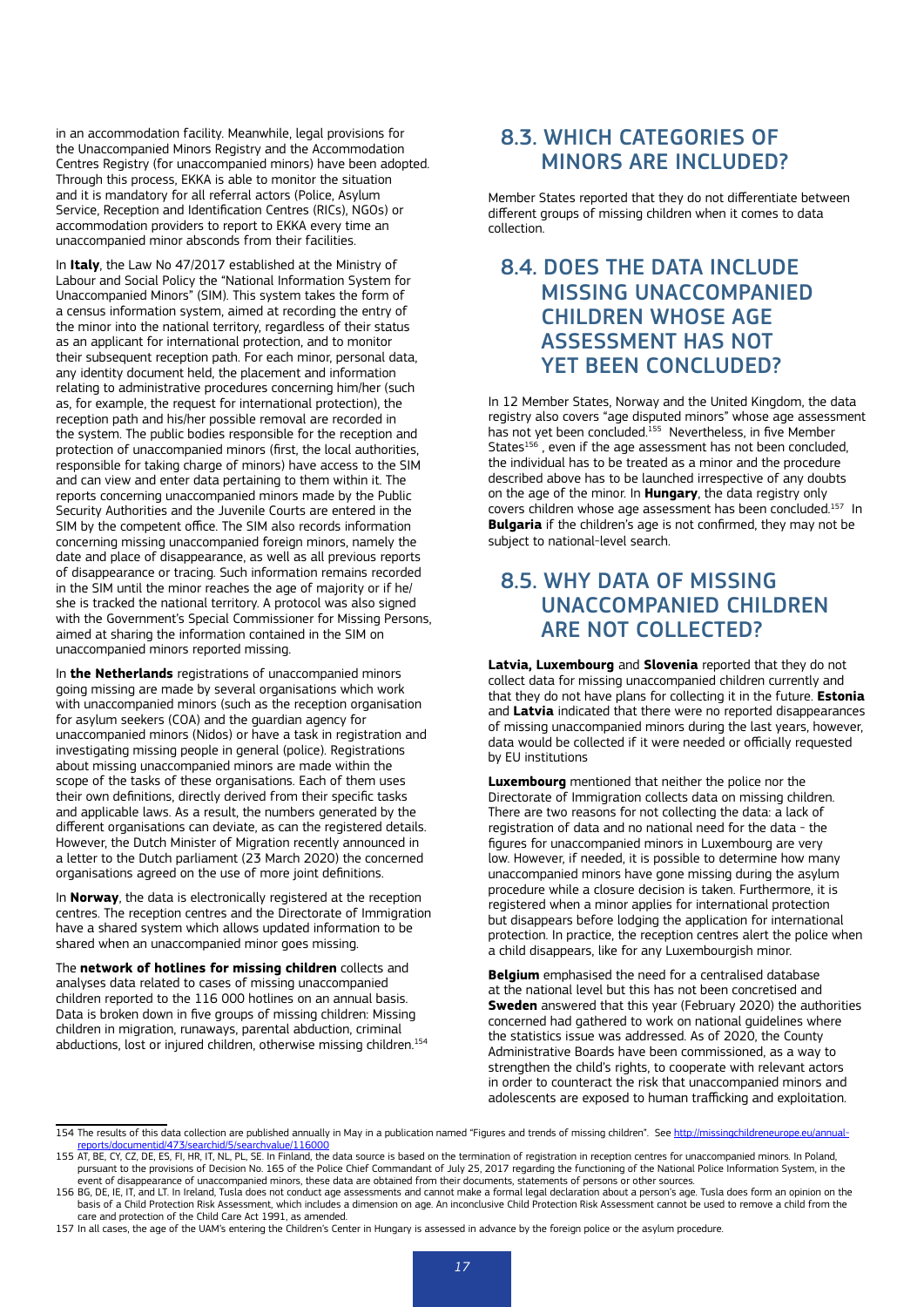The statistical issue remains so far unresolved and is highly dependent on the procedures within the Police administration regarding the registration of missing children.

### 8.6. HOW IS THE DATA KEPT UP TO DATE AND MONITORED?

14 Member States<sup>158</sup> reported that the police continuously update the file throughout the investigation. Norwegian authorities continuously monitor and update information throughout the investigation.

In **Italy**, missing children data is monitored by the Government's Special Commissioner for Missing Persons in cooperation with the Department of Public Security. The data entered into the police information system<sup>159</sup> are processed by the Department of Public Security and forwarded to the office of the Commissioner to prepare of the six-monthly report on missing persons to the Presidency of the Council of Ministers.

In other Member States<sup>160</sup> the information on the disappearance of a missing unaccompanied minor is updated by institutions other than the police.

In **Belgium**, Child Focus updates and monitors their data. Fedasil does not update the information, unless the missing minor 'is reintegrated in Fedasil's reception network. The same happens in **Greece** and **Norway** when the minor reappears in the reception centres. In **Hungary**, the Children's Centre provides daily information to the institution maintainer and the sectoral management ministry, which also records unauthorised departures. In **Lithuania,** the Migration Department updates the file if the minor returns to the Refugee Reception Centre or is identified by another institution and returned to the Centre.

In **Ireland**, the case file remains open to Tusla (the Child and Family Agency) until the child's  $18<sup>th</sup>$  birthday, when the file is closed by Tusla but remains open to the police. The police regularly update Tusla regarding missing young people, even over the age of 18 years. Tusla reports to the police in writing if a missing child is located.

In **the Netherlands** every organisation that registers a missing unaccompanied minor will make the registration in accordance with their own working process and definitions. COA, for instance, distinguishes between a missing unaccompanied minor and an unaccompanied minor who is considered to have departed with unknown destination (MOB). An unaccompanied minor is considered missing when he/she has not been seen for 24 hours, without any notification, and reported missing digitally in the portal of the national police. When there are indications of (direct) danger, the police will be notified immediately. An unaccompanied minor is considered departed with unknown destination when he/she does not return from having gone missing, using certain time limits. Nidos also uses the concept 'departed with unknown destination', however no time limits are used: actions of the guardian are determined by the degree of concern/worries that the guardian and foster parents have about the disappearance of the minor. Like the police, these organisations will keep their registrations up to date.

## 8.7. IS THERE A RISK OF DUPLICATION OF DATA? CHALLENGES AND BEST PRACTICES?

Only some Member States<sup>161</sup> reported on the possible risk of duplication of data. **Austria, Belgium, Germany** and **the Netherlands** reported a risk of duplication in the data collected while **Finland,<sup>162</sup> Greece, Hungary,<sup>163</sup> Ireland,<sup>164</sup> Italy, Spain, Norway** and **the United Kingdom** informed that there was no risk of duplication.

**Austria and Sweden** indicated that when a person deliberately used different personal data when dealing with governmental or non-governmental institutions, there was always the risk that the same person could be recorded under different personal data. Unique identification was then only possible by obtaining and comparing fingerprints.

In **Belgium**, there was no shared database in which the data from different administrative systems and other sources was collected making the risk of duplication a reality. This was the reason why some disappearances were 'double coded' as some registered disappearances concerned the same minor, known under different identities and/or referred several times to an administrative system.

In **Germany**, the data reflected the number of missing persons' reports filed, so the risk of duplication was high if the individual has been reported missing more than once. Furthermore, notifications were often missing if the unaccompanied minor reported missing was subsequently found. In addition, a report may also be missing, for example, if an unaccompanied minor travelled abroad alone and this was not reported. It could also be assumed that at least some of the missing persons' reports were a result of multiple entries in the course of the initial distribution of asylum seekers. Multiple entries due to missing identity papers and missing identification measures were also possible. The evaluation of the joint file could therefore only provide an approximation of the situation.

In **the Netherlands** the majority of missing unaccompanied minors are registered by more than one organisation. The registration of disappearances is, with the exception of registration by the police, part of a more comprehensive registration process that the organisations have to carry out as part of their respective tasks, so duplication is inevitable. Besides that, an unaccompanied minor can disappear and then return more than once. These consecutive disappearances can be registered separately in the same administration/system. As mentioned above, very recently progress was made on the use of more joint definitions.

A good practice in order to avoid duplication was to centralise the collection of data as is done in **Finland, Greece, Hungary, Italy, Spain** and **the United Kingdom**.

It is important to mention that within the SIS, there is automatic functionality to identify possible duplications via comparison of identity particular and comparison of fingerprints. Any possible duplications are immediately dealt by SIRENEs.

<sup>158</sup> AT, BG, CY, CZ, ES, FI, HR, IE, IT, MT, NL, PL, SE and SK. In Finland, the registration is renewed in case the UAM returns to reception system and the "disappeared"-label is removed from the system. It is also possible that while the UAM remains as disappeared in the system, information about location is updated, for example through the Dublin process.

<sup>159</sup> The data contained into the "police information system", more exactly the "Inter-Forces Data Base -SDI", are strictly confidential and are processed by the Department of Public Security. Statistical information are forwarded by the Department of Public Security to the office of the Commissioner in view of the periodic report on missing persons released by the Commissioner.

<sup>160</sup> BE, EL, IE, LT and UK

<sup>161</sup> AT, BE, DE, EL, IE, IT, NL and SE plus UK

<sup>162</sup> The data is collected from one register, the electronic case management system (UMA).

<sup>163</sup> The Children's Centre records and the Central Electronic Register of Service Users (CERSU) database are separate, so there is no possibility of duplication.

<sup>164</sup> Answer relates to data collected by Tusla, the Child and Family Agency.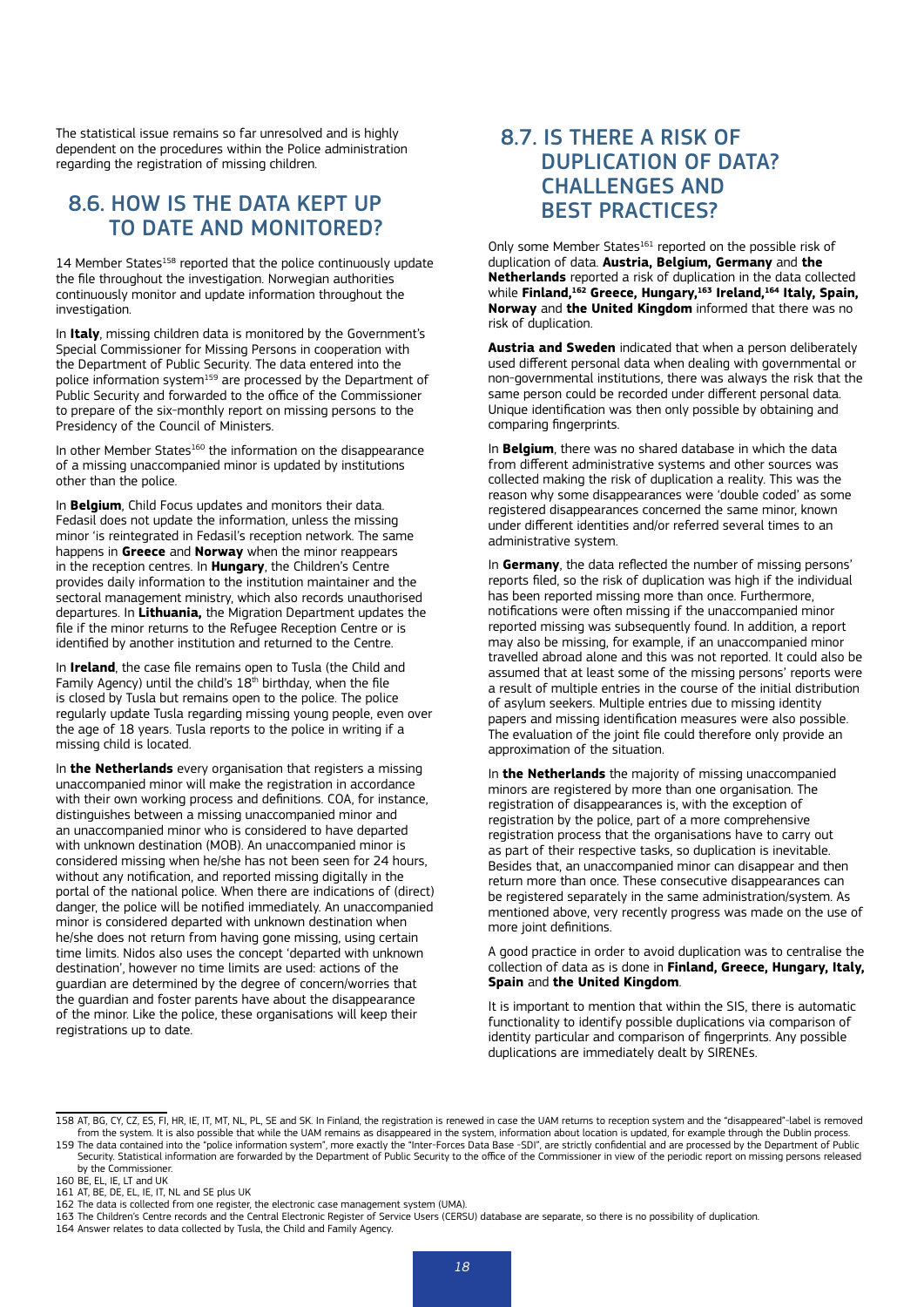#### 8.8. WHERE IS THE DATA STORED?

The data for missing unaccompanied minors is entered in the national information systems of the police and in the majority of Member States it is introduced in the SIS (see section 7). In **Ireland,** data on UAMs missing from care is held in the internal systems of the child protection authority. However, a distinction has to be made between those Member States that have a specific database of missing children and Member States that

register the disappearance in the national databases on missing persons. As can be seen from Figure 6 only nine countries<sup>165</sup> reported that they had specific databases for missing children. The rest of the reporting Member States used the general missing persons database.

In **Belgium**, the police registers missing persons in their General National Database.166 The other actors (Fedasil, Guardianship Service, Immigration Office) register missing children in their own internal databases, but these are not missing persons databases.

## **FIGURE 6 DATABASES USED FOR REPORTING MISSING CHILDREN**

|                                           | AT | <b>BE</b> | BG | CY | CZ <sup>166</sup> | DE |       | $EE$ $EL^{167}$ | ES | $F1^{169}$             | FR | <b>HR</b> | HU | $IE^{168}$    |  | LU | LV | MT                       | NL | PL <sup>170</sup> | P1 | <b>SE</b> | SI | SK | UK | N <sub>0</sub> |
|-------------------------------------------|----|-----------|----|----|-------------------|----|-------|-----------------|----|------------------------|----|-----------|----|---------------|--|----|----|--------------------------|----|-------------------|----|-----------|----|----|----|----------------|
| Specific database for<br>missing children |    |           |    |    |                   |    |       |                 |    |                        |    |           |    |               |  |    |    |                          |    |                   |    |           |    |    |    |                |
| General database for<br>missing persons   |    |           |    |    |                   |    | , , , |                 |    | $\bullet\bullet\prime$ |    |           |    | $\bullet$ 000 |  |    |    | $\overline{\phantom{0}}$ |    |                   |    |           |    |    |    | $\circ$        |
| Source: EMN NCPs                          |    |           |    |    |                   |    |       |                 |    |                        |    |           |    |               |  |    |    |                          |    |                   |    |           |    |    |    |                |

#### 8.9. IN WHICH ADMINISTRATIVE SYSTEMS IS THE DATA COLLECTED?

Some of the administrative systems where information on missing unaccompanied minors is collected in the different Member States can be seen in the table below.

<sup>165</sup> EL, HU, IE, FI, IT, LT, PT and NO

<sup>166</sup> The General National Database of the police consists of all the information systems of the police and is intended to support the tasks of the judicial or administrative police in order to guarantee a maximum structured and secure information management. The General National Database of the police contains all the information that the police officers need in terms of people, objects, vehicles and places. Information on missing persons is only a part of this database.

<sup>167</sup> "List" of Office for International Legal Protection of Children. These data can be incomplete, because not all local social authorities provide this kind of information.

<sup>168</sup> Data on UAM going missing who are not hosted in accommodation facilities.

<sup>169</sup> Internal systems of the child protection authority (Tusla)

<sup>170</sup> The data is primarily entered in the police database. In addition, the Finnish Immigration Service keeps their own record.<br>171 In accordance with the ordinance No. 48 of the Police Chief Commandant of 28 June 2018 rega of a person with an unknown identity or finding unknown corpses and human remains.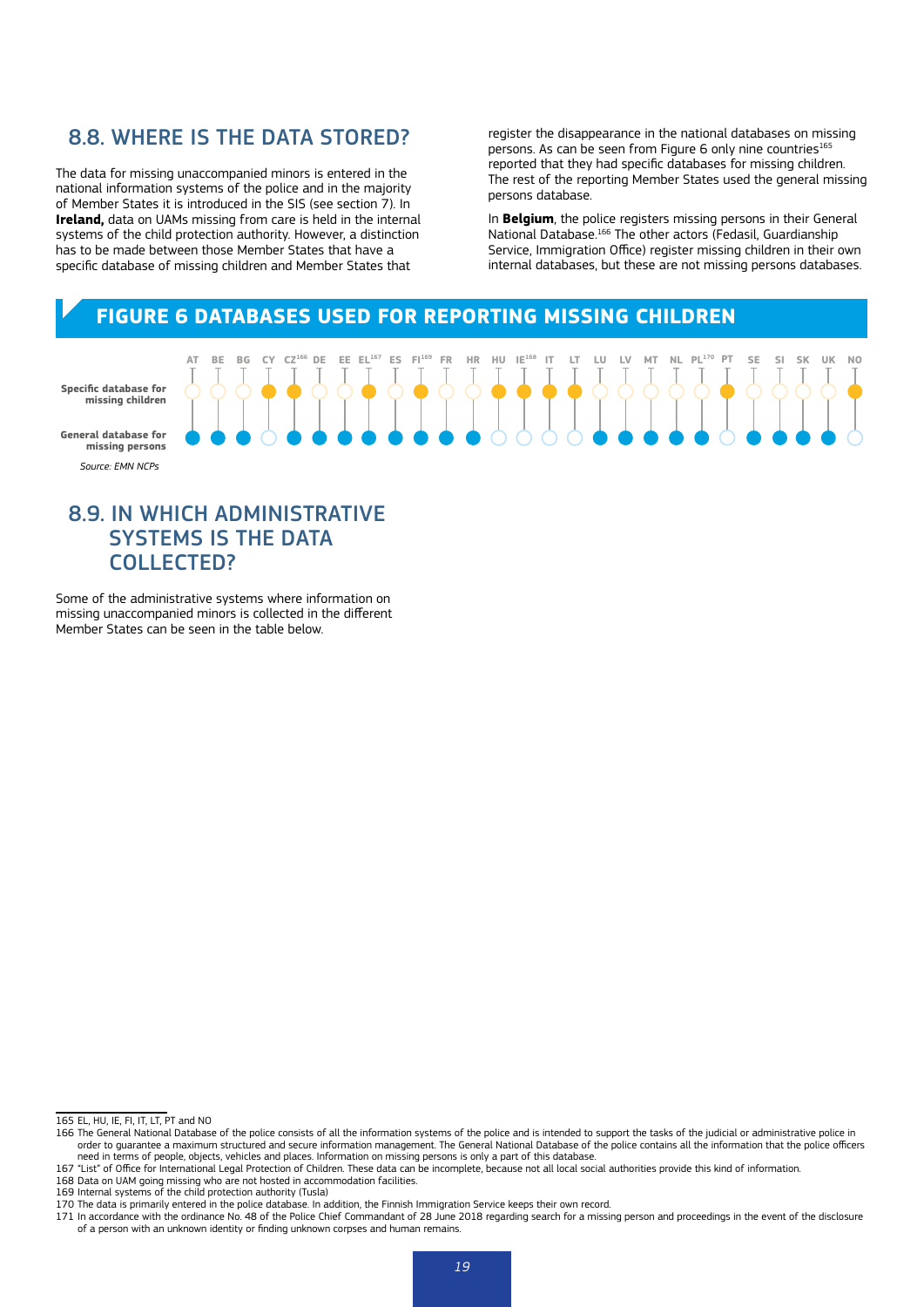## **FIGURE 7 ADMINISTRATIVE SYSTEMS WHERE INFORMATION ON MISSING UNACCOMPANIED MINORS IS COLLECTED**

| <b>Member States</b><br>(plus NO and UK) | Administrative system/ name is provided                                                                                                                                                             |
|------------------------------------------|-----------------------------------------------------------------------------------------------------------------------------------------------------------------------------------------------------|
| AT                                       | Police administrative system                                                                                                                                                                        |
| <b>BE</b>                                | Police (and public prosecutor), Fedasil, Guardianship Service, Child Focus                                                                                                                          |
| <b>BG</b>                                | Automated Information Database System "Search and tracing activities".                                                                                                                              |
| <b>CY</b>                                | Police, Social Welfare Services                                                                                                                                                                     |
| CZ.                                      | Police database for missing persons and the "list" of the Office for International Legal Protection of Children                                                                                     |
| <b>DE</b>                                | Specially marked data records (with the keyword "unaccompanied minor refugee") from the joint database for<br>missing and unknown dead (Vermi/Utot). The police information system is called INPOL. |
| EE.                                      | The Police and Border Guard Board 's national database,                                                                                                                                             |
| EL.                                      | Social Solidarity - EKKA database and Police database for missing persons                                                                                                                           |
| <b>ES</b>                                | Police reporting systems, which are connected to the central databases of the State Secretariat for Security                                                                                        |
| FI.                                      | Electronic case management system (UMA) of the Finnish Immigration Service                                                                                                                          |
| <b>FR</b>                                | Child Welfare Services, Judicial Protection of Juveniles, police and gendarmerie                                                                                                                    |
| <b>HR</b>                                | Ministry of Interior Information System                                                                                                                                                             |
| HU.                                      | Central Electronic Register of Service Users database                                                                                                                                               |
| IE.                                      | Internal systems of the child protection authority (Tusla)                                                                                                                                          |
| IT                                       | Police Authority's national databases plus the Ministry of Labour and Social Policy "Informatics System for<br>Minor".                                                                              |
| LT.                                      | Migration Department's administrative system on unaccompanied minors                                                                                                                                |
| <b>MT</b>                                | Police Incident Report System (PIRS)                                                                                                                                                                |
| <b>NL</b>                                | Police databases, central reception organisation (COA) and guardian agency for UAM (Nidos)                                                                                                          |
| <b>PL</b>                                | National Police Information System (KSIP)                                                                                                                                                           |
| <b>PT</b>                                | SEF Integrated Information System                                                                                                                                                                   |
| <b>SE</b>                                | Police Authority's national databases.                                                                                                                                                              |
| <b>NO</b>                                | Data is collected from an administrative system at reception centres.                                                                                                                               |
| UK                                       | Data is collected from English Local Authorities by the Department of Education.                                                                                                                    |

Source: EMN NCPs

172 This system is part of the Ministry of Interior information databases processing personal information.

<sup>173</sup> Created by law 47/2017.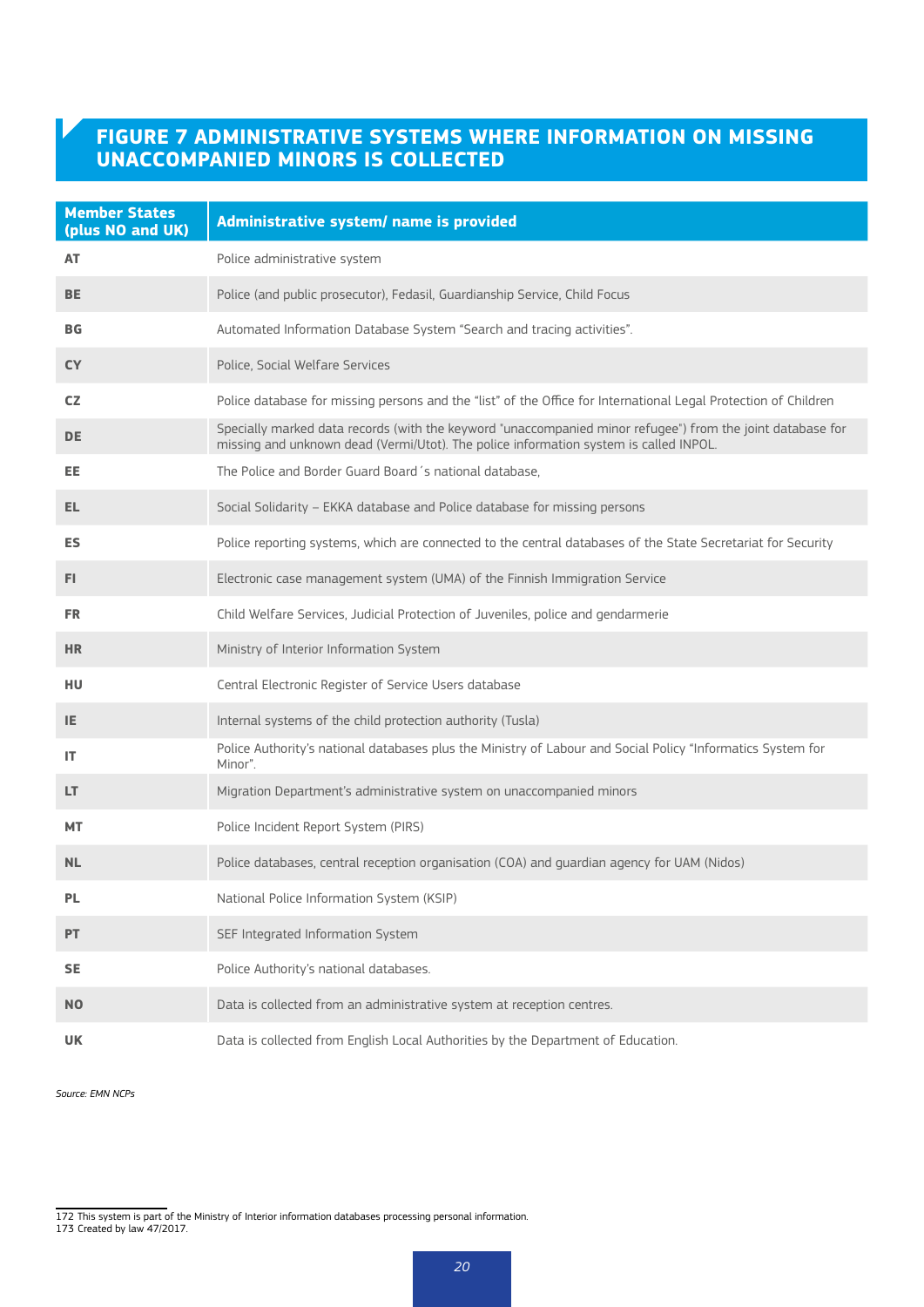## 8.10. DATA AVAILABLE AT AGGREGATED LEVEL

Seven Member States **<sup>174</sup>** and Norway reported that they hold aggregated data on missing unaccompanied minors.175 In **Italy**, the number of missing unaccompanied minors is available

within the statistical and monitoring reports, concerning the phenomenon of unaccompanied foreign minors in Italy, periodically published by the Ministry of Labour and Social Policies and publicly available176 **Hungary** holds limited data at an aggregated level (e.g. age, nationality, country of origin, sex). In the **Czech Republic** part of the information collected is used for analytical and strategical work of the police.

#### **FIGURE 8 DATA AVAILABLE IN THE EU MEMBER STATES, NORWAY AND THE UNITED KINGDOM ON THE NUMBER OF UNACCOMPANIED MINORS GOING MISSING**



Data available 2017-2019

Data available from multiple sources (for one or more years)

Data not available

Countries not included in the research

*Source: EMN NCPs*

# **9. DATA COLLECTED (2017-2019)**

Whilst most Member States collect information on missing unaccompanied minors, this information is not readily available in most cases. In total, 15 Member States were able to provide information in all three of the reference years 2017- 2019.177 **Italy** reported for 2018 and 2019. **Spain** were able to provide data for one year only. **Bulgaria** and **Slovenia** reported that no information was available; in the case of **Bulgaria**, this was because the national legislation on search activities did not provide for a separate category of "missing unaccompanied minor migrants". **France** stated that no precise data has been collected on the national level on unaccompanied missing children. **Estonia** and **Latvia** reported that there have not been missing unaccompanied minor cases reported during the last three years (2017-2019).

The following summarises the latest available data for those Member States that were able to provide it:

- **Belgium** reported different groups of data provided by different institutions.
- n Child Focus reported 119 cases in 2017, 128 in 2018 and 113 in 2019. The large majority were male: 95 (79.8 %) in

2017, 99 (77.3 %) in 2018 and 82 (72.6 %) in 2019. With regard to their age, the majority of children were under the age of 15178 with the exception of 2019: 63 (52.9 %) in 2017; 72 (56.3 %) in 2018 and 48 (42.5 %) in 2019). The three main nationalities of the children reported missing during the three years 2017-2019 were Afghanistan, Morocco and Eritrea which amounted to 75 (20.8 %), 65 (18.1 %) and 29 (8.1 %) respectively.

- **n** The Guardianship Service registered 862 disappearances in 2019 of persons who were reported to the service as a possible unaccompanied minors.<sup>179</sup> Of these, 514  $disapped<sup>180</sup>$  without any doubt as to their minority, one was under the age of five (the child was taken by the suspected mother without being able to establish this officially); two were between 6-10 years; 118 were between 11 and 15 years; and 404 were 16 years or older.
- **n** Fedasil reported disappearances from their four Observation and Orientation Centres,<sup>181</sup> a total of 987 missing unaccompanied minors in 2018 and 1072 in 2019.182 The large majority was male (812 (82.3 %) in 2018 and 849 (79.2 %) in 2019) and more than 15 years old (867 (87.8

<sup>174</sup> Except the data regarding the circumstances of the disappearance.

<sup>175</sup> BG, CY, EL, IE, IT, MT and PT. These Member States did not specify which information is aggregated. In Bulgaria, this excludes data regarding the circumstances of the disappearance.

<sup>176 &</sup>lt;u>https://www.lavoro.gov.it/temi-e-priorita/immigrazione/focus-on/minori-stranieri/Pagine/Dati-minori-stranieri-non-accompagnati.aspx<br>177 BE, CY, CZ, DE, EE, EL, FI, HU, IE, LT, LU, LV, MT, PT, SE.</u>

<sup>178</sup> Regarding age categorisation, Child Focus has put the 15-year-old in the 'less than 15 years' - category because they categorise disappearances themselves into: 1) younger than 13 years (a criterion for worrying disappearance); 2) 13-15 years; 3) 16-17 years. Information provided by Child Focus on 2nd March 2020.

<sup>179</sup> The Guardianship Service registered these disappearance as 'worrying' on the basis of the information that it had at that time, such as, for example, the age or behaviour that hat the person's usual behaviour. This doe competent authority for ultimately determining whether a disappearance is worrying or not.

<sup>180</sup> Some of these 514 youngsters reappeared, after which they sometimes disappear again, etc. Taking this into account, the Guardianship Service concluded that eventually 420 unaccompanied minors disappeared without there being any news from them.

<sup>181</sup> First reception phase for UAMs.

<sup>182</sup> No information was available for 2017.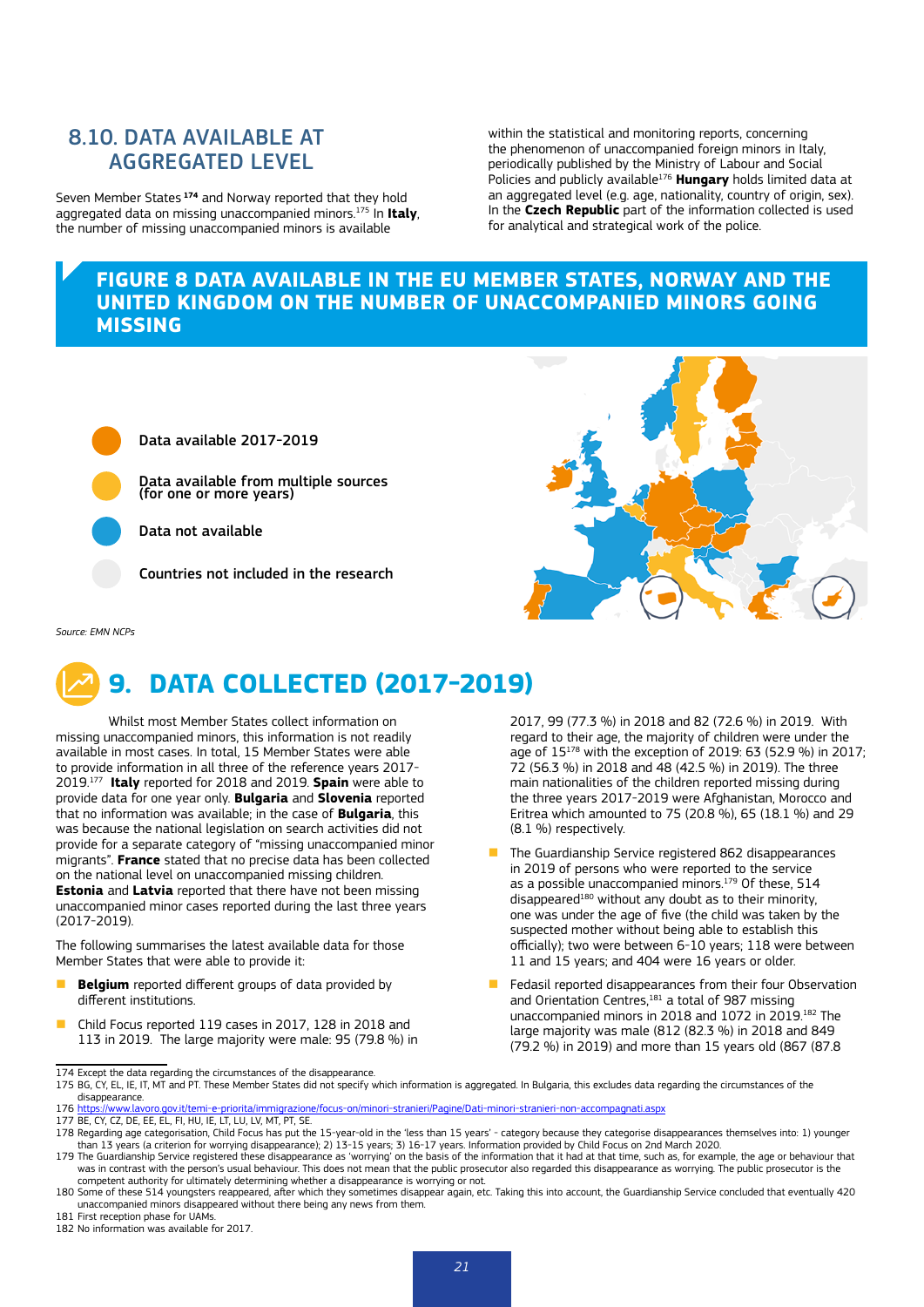%) in 2018 and 954 (89 %) in 2019). The main nationalities were Eritrea (37.4 %), Morocco (17.3 %), Algeria (13.2 %) and Sudan (6.8 %) during the two years.

- **Cyprus** reported that during the period 2017-2019 only one unaccompanied minor went missing. It was a Somalian national, female and over the age of 15 years.
- **Czech Republic** reported that according to the data of the Office for International Legal Protection of Children, there were registered 4 UAMs going missing in 2017, 12 in 2018 and 18 in 2019. From those the totality in 2017 and 2018<sup>183</sup> were male and the large majority were over the age of 15 years of age (3 (75%) in 2017, 9 (75%) in 2018 and 13 (72.2 %) in 2019). The three most representative nationalities during the reporting period were: Afghanistan (27 (79.4 %)), Iraq (3 (8.8 %)) and Vietnam (3 (8.8 %)). The data from the police is not provided as it contains all foreigners unaccompanied minors.
- **Finland** reported 31 unaccompanied minors going missing in 2017, 10 in 2018 and 1 in 2019. The large majority were male (93.5 % in 2017 and 100% in 2018 and 2019) and over 15 years of age (96.8% in 2017 and 100 % in 2018 and 2019). The most representative nationalities during the three years were Belarus (9 (22 %)), Afghanistan (6 (14.6 %)) and Morocco (6 (14.6 %)).
- **Germany** reported 6 215 unaccompanied minors going missing in 2017, 3 968 in 2018 and 2 222 in 2019. The large majority of the unaccompanied minors going missing were male (5 769 (92.8 %) in 2017, 3 654 (92.1 %) in 2018 and 1 981 (89.2 %) in 2019). The large majority were older than 15 years of age (5 922 (95.3 %) in 2017, 3 817 (96.2 %) in 2018 and 2 097 (94.4 %) in 2019). The four top nationalities for the reporting period were: Afghanistan (2 739 (22.1 %)), Syria (2 160 (17.4 %), Morocco (1 221 (9.8 %) and Somalia (1 029 (8.3 %)). These four nationalities amounted to 57.6 % of the unaccompanied minors going missing. Germany reported that of the unaccompanied minors reported missing, 6 004 returned or were detected in 2017 (96.6 %), 3 744 (94.4 %) and 1 791 (80.6 %) in 2019.
- **Greece** reported 826 missing unaccompanied minors in 2017 (398 of whom found), 1114 in 2018 (505 found) and 1340 in 2019 (366 found). The large majority were male over 15 years of age. However, these numbers refer to persons who may have been reported missing more than once. Of those still remaining missing, many minors have returned but the authorities have not been notified of this or even, according to the experience of the Police, they have left the facility on their own will and under the supervision of a relative who lives in another EU member state. The later cases need to be identified through different systems so that they can be registered as found. Although, the number of cases reported cannot be considered reliable on the aforementioned grounds, in 2017 the most common nationalities were Pakistan, Afghanistan, Syria, Algeria and Iraq, in 2018, Pakistan, Afghanistan, Syria, Iraq and Algeria while in 2019 Pakistan, Afghanistan, Syria, Iraq and Algeria.
- **Hungary** reported 220 missing unaccompanied minors in 2017, 90 in 2018 and 7 in 2019. In 2017 98.7 % /225) were male and only 1.3 % were female; in 2018, 84 (93.3 %) were male and 6.7% (6) were female and in 2019, 85.7 % (6) were male and only 14.3 % (1) was female. Different from other countries, the large majority of the missing unaccompanied minors were younger than 15 years of age (137 (60.1 %) in 2017, 57 (63.3 %) in 2018 and 4 (57.1 %) in 2019). The most common nationality during the three years was Afghani

(183 (80 %) in 2017, 58 (64.4 %) in 2018 and 3 (42.8 %) in 2019). The second nationality was Pakistani (16, 17 and 1 respectively).

- **Ireland** reported that during 2017, eight unaccompanied minors were reported as missing from care; 11 in 2018 and 24 in 2019. 5, 4, and 6 unaccompanied minors were found in each year respectively.
- **Italy** reported 3 099 unaccompanied minors going missing in 2018 and 2 676 in 2019. As in other Member States the large majority of the minors going missing were male (2 913 (94 %) in 2018 and 2 570 (96 %) in 2019) and they were over the age of 15 years of age (2 843 (91.7 %) in 2018 and 2 457 (91.8 %) in 2019). The main nationalities in the two reporting years were: Tunisia (1 472), Eritrea (613) and Pakistan (503).
- **Lithuania** reported 10 missing unaccompanied minors in 2017, 18 in 2018 and 10 in 2019. The majority of unaccompanied minors were from Vietnam (35 of 38). However, it should be noted that majority of them absconded before concluding age assessment. Lithuania reports focus in strengthening cooperation with Vietnam in the past years.
- **Luxembourg** reported that during 2017 there were 30 missing unaccompanied minors, 32 in 2018 and 53 in 2019. In 2017 and 2018 all of them were male. In 2019 there was only one female missing unaccompanied minor. During 2017 and 2018 the principal nationality was Moroccan (16 and 8 respectively) respectively but during 2019 the main nationalities were Algerian (30) and Tunisia (11). The large majority of the missing unaccompanied minors were over 15 years of age (28 in 2017, 30 in 2018 and 51 in 2019) and the number of missing unaccompanied minors under the age of 15 remained constant at 2 during the three years.
- **n Malta** reported two unaccompanied minors going missing in 2017, 16 in 2018, 64 in 2019 and 21 in 2020. From all the missing unaccompanied minors all are male with the exception of three females in 2019. The ages vary between the age of 14 and 18 years of age. The top five nationalities were Sudan, Bangladesh, Ivory Coast, Eritrea and Somalia.
- **n** An analysis of missing unaccompanied minors in **the Netherlands**, published 23 March 2020, concluded that from 2015 up to and including 2018, 1 750 unaccompanied minors disappeared from Dutch reception accommodation. Most of them (88 %) were boys and 75% were aged 15-17 years old. Around 50% had disappeared before a decision on an asylum application was made, while the vast majority was proven to have been registered in another Member State before entering the Netherlands. For 24 % of these youngsters, the Netherlands received return requests from other Member States. The majority of the missing unaccompanied minors does not seem to have had the intention to stay in the Netherlands for a substantial period of time.
- **Portugal** reported that four unaccompanied minors went missing in 2017, five in 2018 and eight in 2019.
- n The Police in the **Slovak Republic** do not collect data specifically on unaccompanied minors reported missing but on all missing minors within Slovakia. Data has been provided by the Centre for Children and Families<sup>184</sup> which recorded 23 missing unaccompanied minors in 2017, 9 in 2018 and 65 in 2019. They were mostly male, older than 15 years of age and the main nationalities were Afghanistan, Vietnam and **Bangladesh**

<sup>183</sup> There was no information provided for 2019 regarding gender.

<sup>184</sup> Centre for Children and Families is an official state facility taking care for UAMs detected in the territory of the Slovak Republic. They record statistics of UAMs who escaped from the Centre for their internal purposes so the statistics may not reflect the entire situation of either those undetected UAMs or if UAM was reported missing by some other institution/private person/NGO.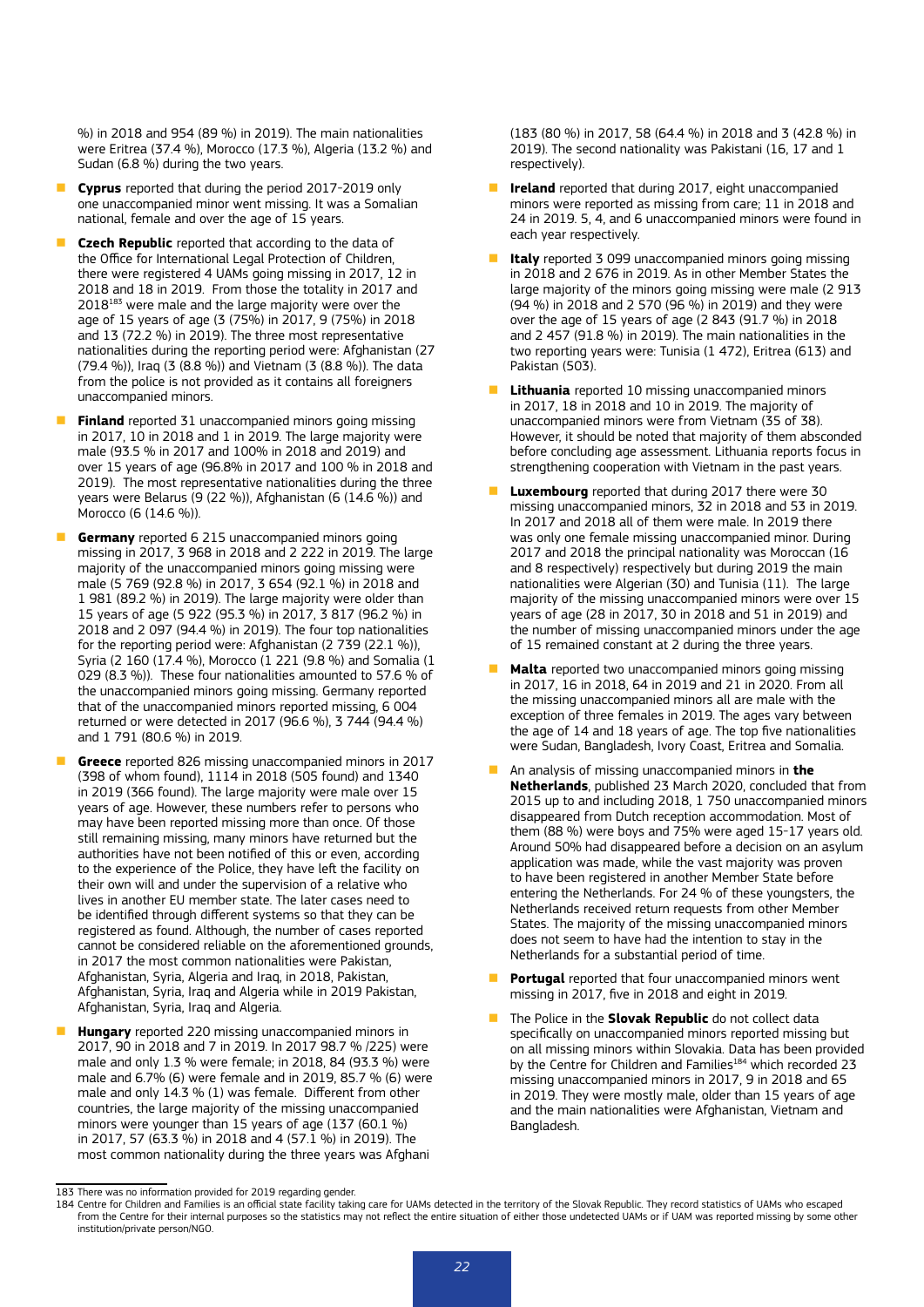- **Spain** reported that in 2018 a total of 8 871 third country national minors were reported missing.185 From those the large majority were male (8 510, 95.9 %)) and older than 13 vears of age  $(8, 644, 97.4, 96)$ ).<sup>186</sup> The main nationalities were Morocco (5 950 (67.1 %)), Guinea (795 (9 %)), Algeria (686 (7.7 %)), Mali (441 (5 %)) and Ivory Coast (285 (3.2 %)).
- **F** Sweden reported that according to the statistics from the Swedish Migration Agency 189 UAM went missing during 2019 from which almost 160 (85%) were male and 29 (15%) were female. The large majority were over the age of 15 (125 persons – 66%). The three main nationalities were Afghanistan (54), Morocco (48) and Somalia (19). According to the same statistics the total number of UAM that went missing were 270 persons during 2018 and 335 during 2017, for those years the main nationalities were the same.
- **Norway** reported 225 missing unaccompanied minors in 2017, all male, all over 15 years old; 201 from Afghanistan.

#### PUBLISHED

#### April 2020

#### SUGGESTED CITATION:

European Migration Network (2020). Missing Unaccompanied Minors in the EU Member States, Norway and the United Kingdom - EMN Inform. Brussels: European Migration Network.

#### READ MORE:

EMN website: <http://ec.europa.eu/emn> EMN LinkedIn page: [https://www.linkedin.com/company/europe](https://www.linkedin.com/company/european-migration-network)[an-migration-network](https://www.linkedin.com/company/european-migration-network)

<sup>185</sup> Spain does not distinguish between third-country national accompanied and unaccompanied minors. This total is an aggregated figure, that is, 8 871 minors did not go missing in 2018, but as 2018 there were that number of minors missing. 186 Includes male and female.